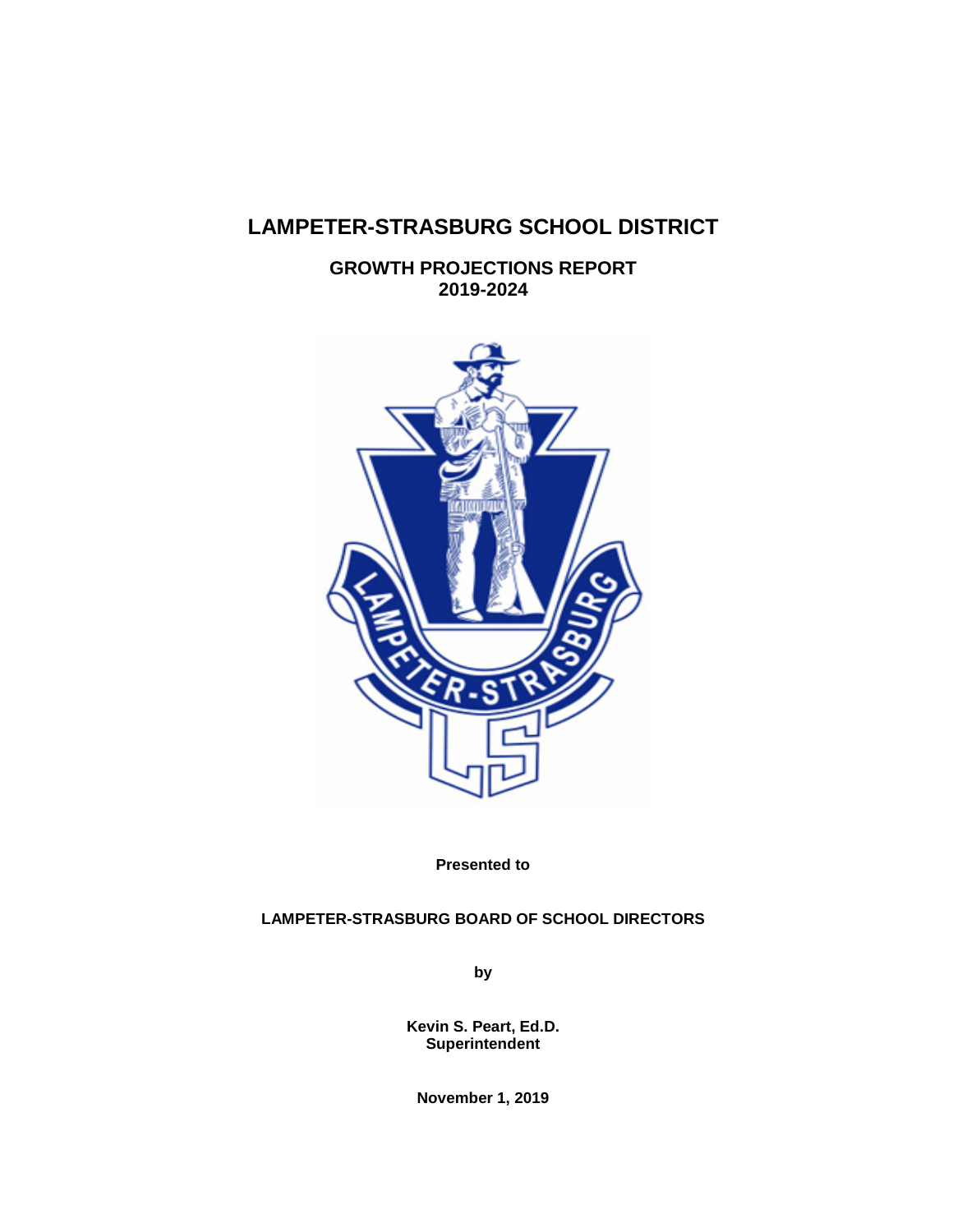# **TABLE OF CONTENTS**

<span id="page-1-0"></span>

| <b>Table of Contents</b>                                        | $\mathbf{1}$     |
|-----------------------------------------------------------------|------------------|
| District Census Growth 1989-2019                                | $\overline{2}$   |
| <b>New Home Subdivisions</b>                                    | 8                |
| West Lampeter Township                                          | 8                |
| Strasburg Borough                                               | 9                |
| Strasburg Township                                              | $\boldsymbol{9}$ |
| Summary of Projected New Homes                                  | 10               |
| <b>Building Capacities and Implications</b>                     | 11               |
| Future Enrollment Projections (2020-2024)                       | 13               |
| Home School, Tutor and Cyber Charter School Student Information | 14               |
| Private / Parochial School Student Information                  | 16               |
| Miscellaneous Information and Interesting Statistics            | 18               |
| Information Regarding English Language Learners                 | 19               |
| <b>PSSA Results</b>                                             | 20               |
| <b>Keystone Results</b>                                         | 21               |
| <b>SAT Results</b>                                              | 22               |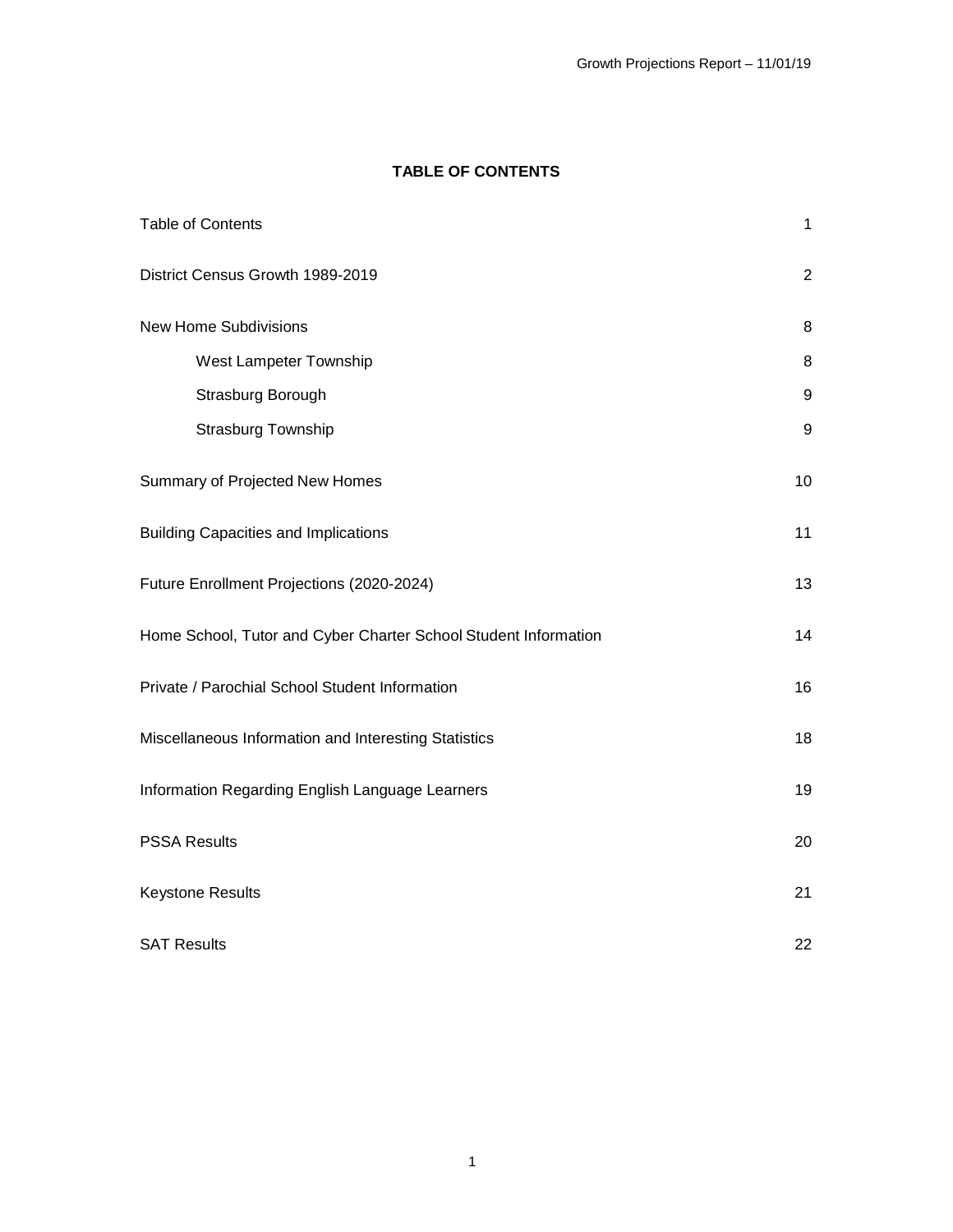# **DISTRICT CENSUS DATA 1989-2019**

| <b>YEAR</b>          | <b>MUNICIPALITY</b>                                                      | <b>POPULATION</b>                            | <b>INCREASE</b> |
|----------------------|--------------------------------------------------------------------------|----------------------------------------------|-----------------|
| 1989<br>1989<br>1989 | Strasburg Borough<br><b>Strasburg Township</b><br>West Lampeter Township | 2,567<br>3,399<br>9,545                      |                 |
|                      | <b>District Residents</b>                                                | 15,511                                       |                 |
| 1990                 | Strasburg Borough                                                        | 2,590                                        | .90%            |
| 1990                 | <b>Strasburg Township</b>                                                | 3,645                                        | 7.20%           |
| 1990                 | West Lampeter Township                                                   | 10,299                                       | 7.90%           |
|                      | <b>District Residents</b>                                                | 16,534                                       | 6.50%           |
| 1991                 | Strasburg Borough                                                        | 2,596                                        | .20%            |
| 1991<br>1991         | <b>Strasburg Township</b>                                                | 3,721                                        | 2.10%<br>1.70%  |
|                      | West Lampeter Township<br><b>District Residents</b>                      | 10,470<br>16,787                             | 1.50%           |
| 1992                 | Strasburg Borough                                                        | 2,680                                        | 3.20%           |
| 1992                 | Strasburg Township                                                       | 3,780                                        | 1.60%           |
| 1992                 | West Lampeter Township                                                   | 10,711                                       | 2.30%           |
|                      | <b>District Residents</b>                                                | 17,171                                       | 2.30%           |
| 1993                 | Strasburg Borough                                                        | 2,690                                        | .40%            |
| 1993                 | <b>Strasburg Township</b>                                                | 3,892                                        | 3.00%           |
| 1993                 | West Lampeter Township                                                   | 11,223                                       | 4.90%           |
|                      | <b>District Residents</b>                                                | 17,805                                       | 3.70%           |
| 1994                 | Strasburg Borough                                                        | 2,724                                        | 1.30%           |
| 1994<br>1994         | <b>Strasburg Township</b><br>West Lampeter Township                      | 3,941                                        | 1.30%<br>4.10%  |
|                      | <b>District Residents</b>                                                | 11,683<br>18,348                             | 3.10%           |
| 1995                 | Strasburg Borough                                                        | 2,731                                        | .20%            |
| 1995                 | <b>Strasburg Township</b>                                                | 3,959                                        | .50%            |
| 1995                 | West Lampeter Township                                                   | 11,862                                       | 1.50%           |
|                      | <b>District Residents</b>                                                | 18,552                                       | 1.10%           |
| 1996                 | Strasburg Borough                                                        | 2,759                                        | 1.00%           |
| 1996                 | <b>Strasburg Township</b>                                                | 3,987                                        | .70%            |
| 1996                 | West Lampeter Township                                                   | 12,291                                       | 3.60%           |
|                      | <b>District Residents</b>                                                | 19,037                                       | 3.80%           |
| 1997                 | Strasburg Borough                                                        | 2,793                                        | 1.20%           |
| 1997                 | Strasburg Township                                                       | 3,984                                        | $-0.08%$        |
| 1997                 | West Lampeter Township                                                   | 12,684 (578 annex)                           | 3.20%           |
|                      | <b>District Residents</b>                                                | 19,461                                       | 2.20%           |
| 1998                 | Strasburg Borough                                                        | 2,795                                        | .07%            |
| 1998                 | <b>Strasburg Township</b>                                                | 4,023                                        | .90%            |
| 1998                 | West Lampeter Township<br><b>District Residents</b>                      | 12,881 (603 annex; 1,805 WV) 1.60%<br>19,699 | 1.20%           |
|                      |                                                                          |                                              |                 |
| 1999                 | Strasburg Borough                                                        | 2,810                                        | .54%            |
| 1999<br>1999         | <b>Strasburg Township</b>                                                | 4,032<br>13,299 (609 annex; 1,825 WV) 3.20%  | .22%            |
|                      | West Lampeter Township<br><b>District Residents</b>                      | 20,141                                       | 2.20%           |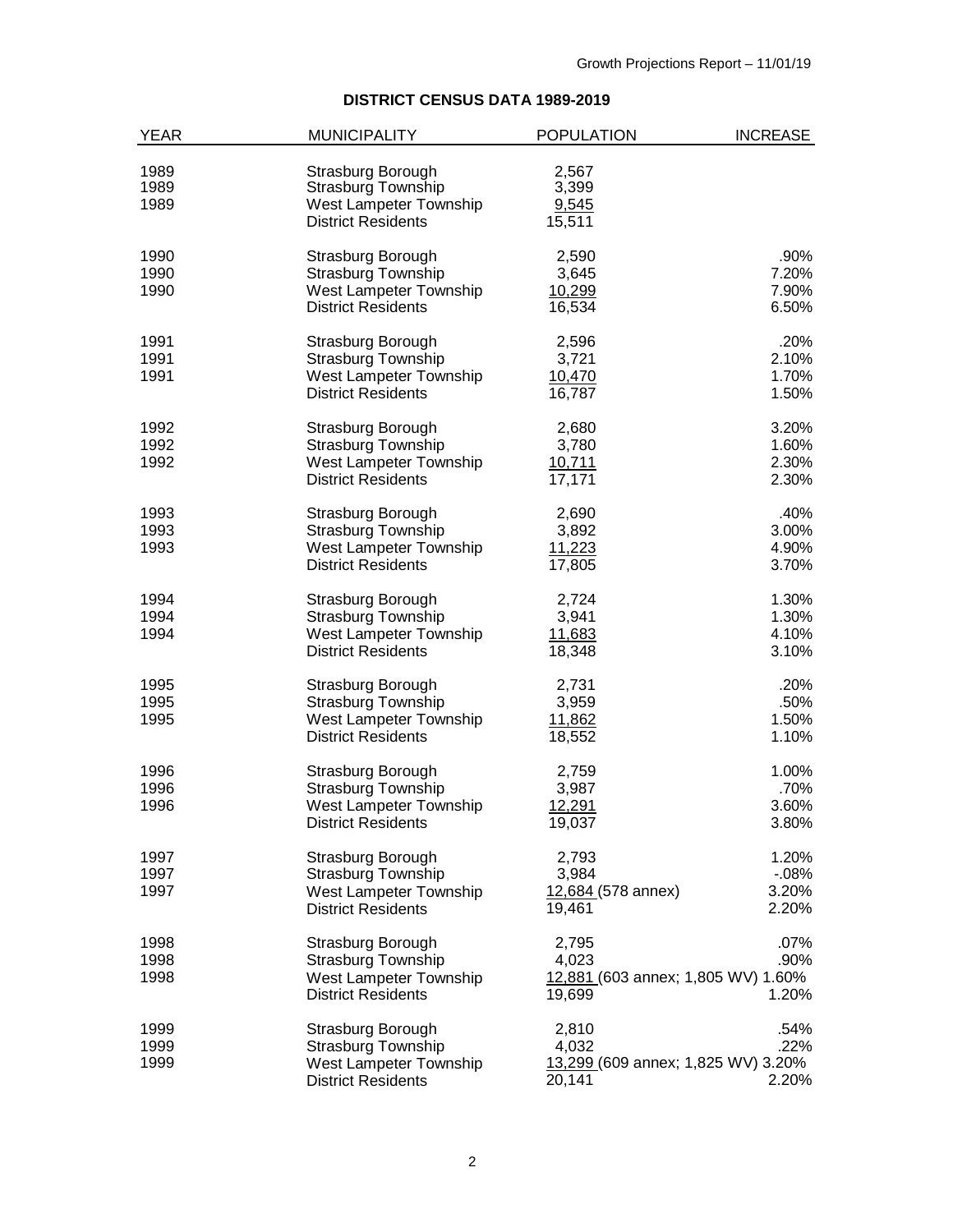| 2000<br>2000<br>2000 | Strasburg Borough<br><b>Strasburg Township</b><br>West Lampeter Township<br><b>District Residents</b> | 2,816<br>4,045<br>13,881 (621 annex; 2,054 WV) 4.40%<br>20,742 | .002%<br>.003%<br>3.00%               |
|----------------------|-------------------------------------------------------------------------------------------------------|----------------------------------------------------------------|---------------------------------------|
| 2001<br>2001<br>2001 | Strasburg Borough<br><b>Strasburg Township</b><br>West Lampeter Township<br><b>District Residents</b> | 2,820<br>4,051<br>14,127 (622 annex; 2,059 WV)<br>20,998       | .001%<br>.001%<br>1.80%<br>1.20%      |
| 2002<br>2002<br>2002 | Strasburg Borough<br><b>Strasburg Township</b><br>West Lampeter Township<br><b>District Residents</b> | 2,780<br>4,098<br>14,308 (620 annex; 1,973 WV)<br>21,186       | $-1.40%$<br>1.20%<br>1.30%<br>.90%    |
| 2003<br>2003<br>2003 | Strasburg Borough<br><b>Strasburg Township</b><br>West Lampeter Township<br><b>District Residents</b> | 2,790<br>4,148<br>14,670 (609 annex; 2,059 WV) 2.50%<br>21,608 | .35%<br>1.20%<br>1.95%                |
| 2004<br>2004<br>2004 | Strasburg Borough<br><b>Strasburg Township</b><br>West Lampeter Township<br><b>District Residents</b> | 2,738<br>4,171<br>15,209 (596 annex; 2,277 WV) 3.67%<br>22,118 | $-1.80%$<br>.55%<br>2.36%             |
| 2005<br>2005<br>2005 | Strasburg Borough<br><b>Strasburg Township</b><br>West Lampeter Township<br><b>District Residents</b> | 2,758<br>4,174<br>15,410 (598 annex; 2,312 WV) 1.32%<br>22,342 | .70%<br>.07%<br>1.01%                 |
| 2006<br>2006<br>2006 | Strasburg Borough<br><b>Strasburg Township</b><br>West Lampeter Township<br><b>District Residents</b> | 2,765<br>4,131<br>15,644 (598 annex; 2,353 WV) 1.52%<br>22,540 | .25%<br>$-1.03%$<br>.89%              |
| 2007<br>2007<br>2007 | Strasburg Borough<br>Strasburg Township<br>West Lampeter Township<br><b>District Residents</b>        | 2,804<br>4,104<br>15,744 (598 annex; 2,485 WV)<br>22,652       | 1.40%<br>$-65%$<br>.64%<br>.50%       |
| 2008<br>2008<br>2008 | Strasburg Borough<br><b>Strasburg Township</b><br>West Lampeter Township<br><b>District Residents</b> | 2,774<br>4,020<br>15,959 (590 annex; 2,470 WV)<br>22,753       | $-1.06%$<br>$-2.05%$<br>1.37%<br>.45% |
| 2009<br>2009<br>2009 | Strasburg Borough<br><b>Strasburg Township</b><br>West Lampeter Township<br><b>District Residents</b> | 2,825<br>4,048<br>15,982 (586 annex; 2,412 WV)<br>22,855       | 1.80%<br>.70%<br>.10%<br>.45%         |
| 2010<br>2010<br>2010 | Strasburg Borough<br>Strasburg Township<br>West Lampeter Township<br><b>District Residents</b>        | 2,847<br>4,077<br>16,134 (577 annex; 2,484 WV)<br>23,058       | .78%<br>.72%<br>.95%<br>.89%          |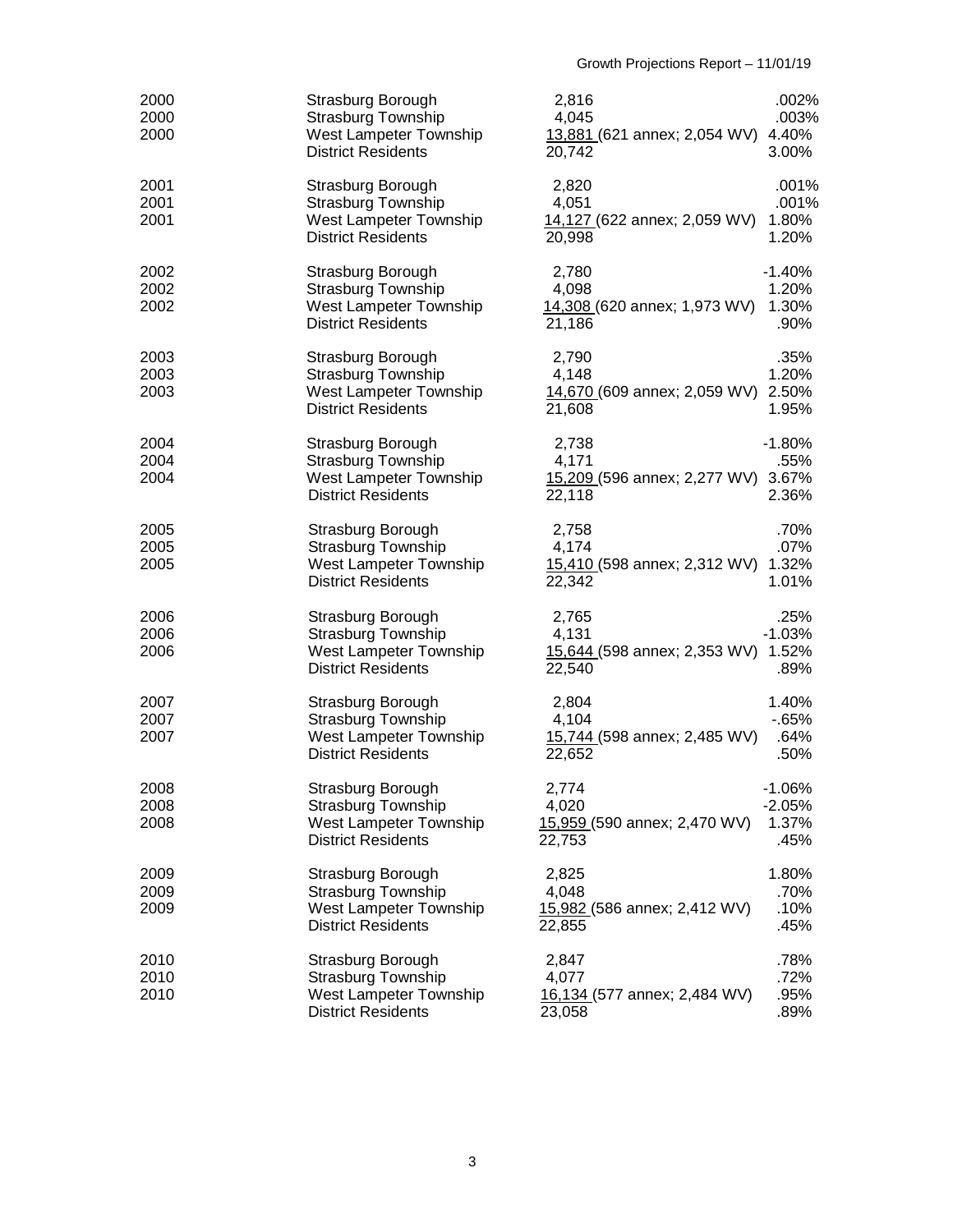| Total Increase 1989-2019 |                                                                                                                     | 8,800                                                           | 56.73%                                  |
|--------------------------|---------------------------------------------------------------------------------------------------------------------|-----------------------------------------------------------------|-----------------------------------------|
| 2019<br>2019<br>2019     | <b>Strasburg Borough</b><br><b>Strasburg Township</b><br><b>West Lampeter Township</b><br><b>District Residents</b> | 3,042<br>4.301<br>16.968 (625 annex; 2,431 WV*)<br>24,311       | $-52%$<br>$-35%$<br>.64%<br>.32%        |
| 2018<br>2018<br>2018     | Strasburg Borough<br><b>Strasburg Township</b><br>West Lampeter Township<br><b>District Residents</b>               | 3,058<br>4,316<br>16,860 (624 annex; 2,409 WV*)<br>24,234       | 1.59%<br>-.46%<br>.06%<br>.16%          |
| 2017<br>2017<br>2017     | Strasburg Borough<br><b>Strasburg Township</b><br>West Lampeter Township<br><b>District Residents</b>               | 3,010<br>4,336<br>16,850 (619 annex; 2,440 WV*)<br>24,196       | 1.21%<br>1.71%<br>2.21%<br>1.99%        |
| 2016<br>2016<br>2016     | Strasburg Borough<br><b>Strasburg Township</b><br>West Lampeter Township<br><b>District Residents</b>               | 2,974<br>4,263<br>16,486 (620 annex; 2,144 WV*)<br>23,723       | .64%<br>.52%<br>.72%<br>.67%            |
| 2015<br>2015<br>2015     | Strasburg Borough<br><b>Strasburg Township</b><br>West Lampeter Township<br><b>District Residents</b>               | 2,955<br>4,241<br>16,369 (609 annex; 2,141 WV*)<br>23,565       | .37%<br>2.27%<br>.60%<br>.87%           |
| 2014<br>2014<br>2014     | Strasburg Borough<br><b>Strasburg Township</b><br>West Lampeter Township<br><b>District Residents</b>               | 2,944<br>4,147<br>16,271 (626 annex; 2,141 WV*)<br>23,362       | 1.94%<br>1.15%<br>1.84%<br>1.73%        |
| 2013<br>2013<br>2013     | Strasburg Borough<br><b>Strasburg Township</b><br>West Lampeter Township<br><b>District Residents</b>               | 2,888<br>4,100<br>15,977 (596 annex; 2,226 WV*)<br>22,965       | 1.40%<br>.44%<br>1.22%<br>1.10%         |
| 2012<br>2012<br>2012     | Strasburg Borough<br><b>Strasburg Township</b><br>West Lampeter Township<br><b>District Residents</b>               | 2,848<br>4,082<br>15,785 (587 annex; 2,149 WV) -1.79%<br>22,715 | .85%<br>$-66%$<br>$-1.26%$              |
| 2011<br>2011<br>2011     | Strasburg Borough<br><b>Strasburg Township</b><br>West Lampeter Township<br><b>District Residents</b>               | 2,824<br>4,109<br>16,073 (586 annex; 2,504 WV)<br>23,006        | $-0.80\%$<br>.78%<br>$-0.38%$<br>$-22%$ |

**Note: Population reflects one resident counted for every listed District address with a nonresponse to census.**

\* **14.33% of all Residents of West Lampeter Township live at Willow Valley. 10% of all District Residents live at Willow Valley.**

| <b>YEAR</b> | <b>MUNICIPALITY</b>    | <b>HOUSEHOLDS</b> | <b>INCREASE</b> |
|-------------|------------------------|-------------------|-----------------|
|             |                        |                   |                 |
| 1992        | Strasburg Borough      | 1.045             |                 |
| 1992        | Strasburg Township     | 1.221             |                 |
| 1992        | West Lampeter Township | 4,504             |                 |
|             | District Households    | 6.770             |                 |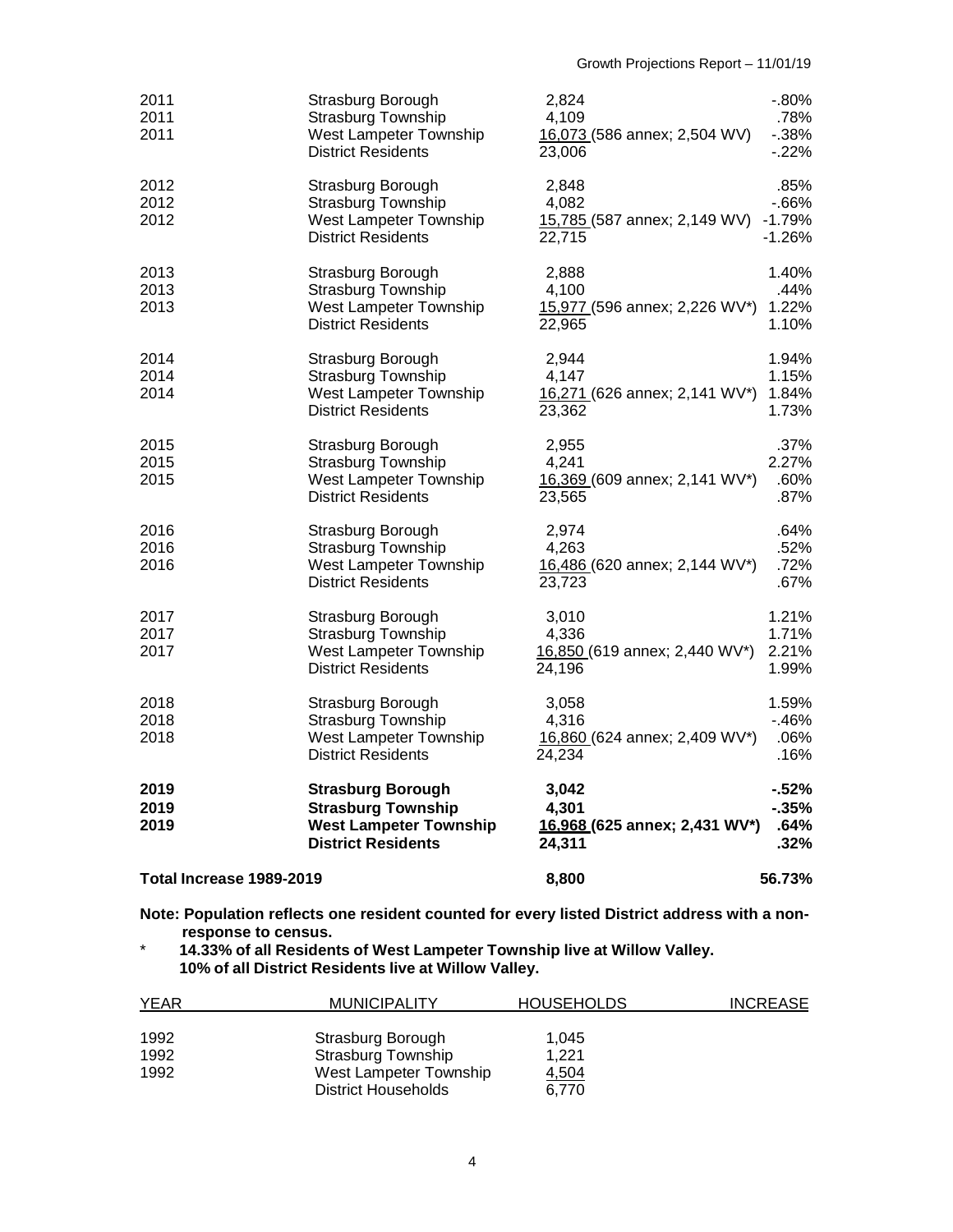| 1993<br>1993<br>1993 | Strasburg Borough<br><b>Strasburg Township</b><br>West Lampeter Township<br><b>District Households</b> | 1,079<br>1,247<br>4,603<br>6,929                         | 3.30%<br>2.10%<br>2.20%<br>2.40%    |
|----------------------|--------------------------------------------------------------------------------------------------------|----------------------------------------------------------|-------------------------------------|
| 1994<br>1994<br>1994 | Strasburg Borough<br><b>Strasburg Township</b><br>West Lampeter Township<br><b>District Households</b> | 1,104<br>1,264<br>4,908<br>7,276                         | 2.30%<br>1.40%<br>6.60%<br>5.00%    |
| 1995<br>1995<br>1995 | Strasburg Borough<br><b>Strasburg Township</b><br>West Lampeter Township<br><b>District Households</b> | 1,107<br>1,272<br>5,084<br>7,463                         | .30%<br>.60%<br>3.60%<br>2.60%      |
| 1996<br>1996<br>1996 | Strasburg Borough<br><b>Strasburg Township</b><br>West Lampeter Township<br><b>District Households</b> | 1,112<br>1,279<br>5,257<br>7,648                         | .40%<br>.50%<br>3.40%<br>2.50%      |
| 1997<br>1997<br>1997 | Strasburg Borough<br><b>Strasburg Township</b><br>West Lampeter Township<br><b>District Households</b> | 1,117<br>1,280<br>5,385 (214 annex; 1,233 WV)<br>7,782   | .40%<br>.07%<br>2.40%<br>1.70%      |
| 1998<br>1998<br>1998 | Strasburg Borough<br>Strasburg Township<br>West Lampeter Township<br><b>District Households</b>        | 1,124<br>1,283<br>5,442 (217 annex; 1,234 WV)<br>7,849   | .60%<br>.23%<br>1.05%<br>.86%       |
| 1999<br>1999<br>1999 | Strasburg Borough<br><b>Strasburg Township</b><br>West Lampeter Township<br><b>District Households</b> | 1,148<br>1,288<br>5,621 (219 annex; 1,247 WV)<br>8,057   | 2.1%<br>.38%<br>3.28%<br>2.65%      |
| 2000<br>2000<br>2000 | Strasburg Borough<br><b>Strasburg Township</b><br>West Lampeter Township<br><b>District Households</b> | 1,150<br>1,295<br>5,780 (220 annex; 1,307 WV)<br>8,225   | .002%<br>.005%<br>2.80%<br>2.10%    |
| 2001<br>2001<br>2001 | Strasburg Borough<br><b>Strasburg Township</b><br>West Lampeter Township<br><b>District Households</b> | 1,150<br>1,305<br>5,898 (220 annex; 1,340 WV)<br>8,353   | .00%<br>.70%<br>2.0%<br>1.5%        |
| 2002<br>2002<br>2002 | Strasburg Borough<br><b>Strasburg Township</b><br>West Lampeter Township<br><b>District Households</b> | 1,150<br>1,313<br>6,049 (223 annex; 1,345 WV)<br>8,512   | .00%<br>.60%<br>2.60%<br>1.90%      |
| 2003<br>2003<br>2003 | Strasburg Borough<br><b>Strasburg Township</b><br>West Lampeter Township<br><b>District Households</b> | 1,149<br>1,327<br>$6,141$ (225 annex; 1,350 WV)<br>8,617 | $-0.09%$<br>1.06%<br>1.50%<br>1.20% |
| 2004<br>2004<br>2004 | Strasburg Borough<br><b>Strasburg Township</b><br>West Lampeter Township<br><b>District Households</b> | 1,161<br>1,335<br>$6,518$ (221 annex; 1,585 WV)<br>9,014 | 1.00%<br>.60%<br>6.14%<br>4.60%     |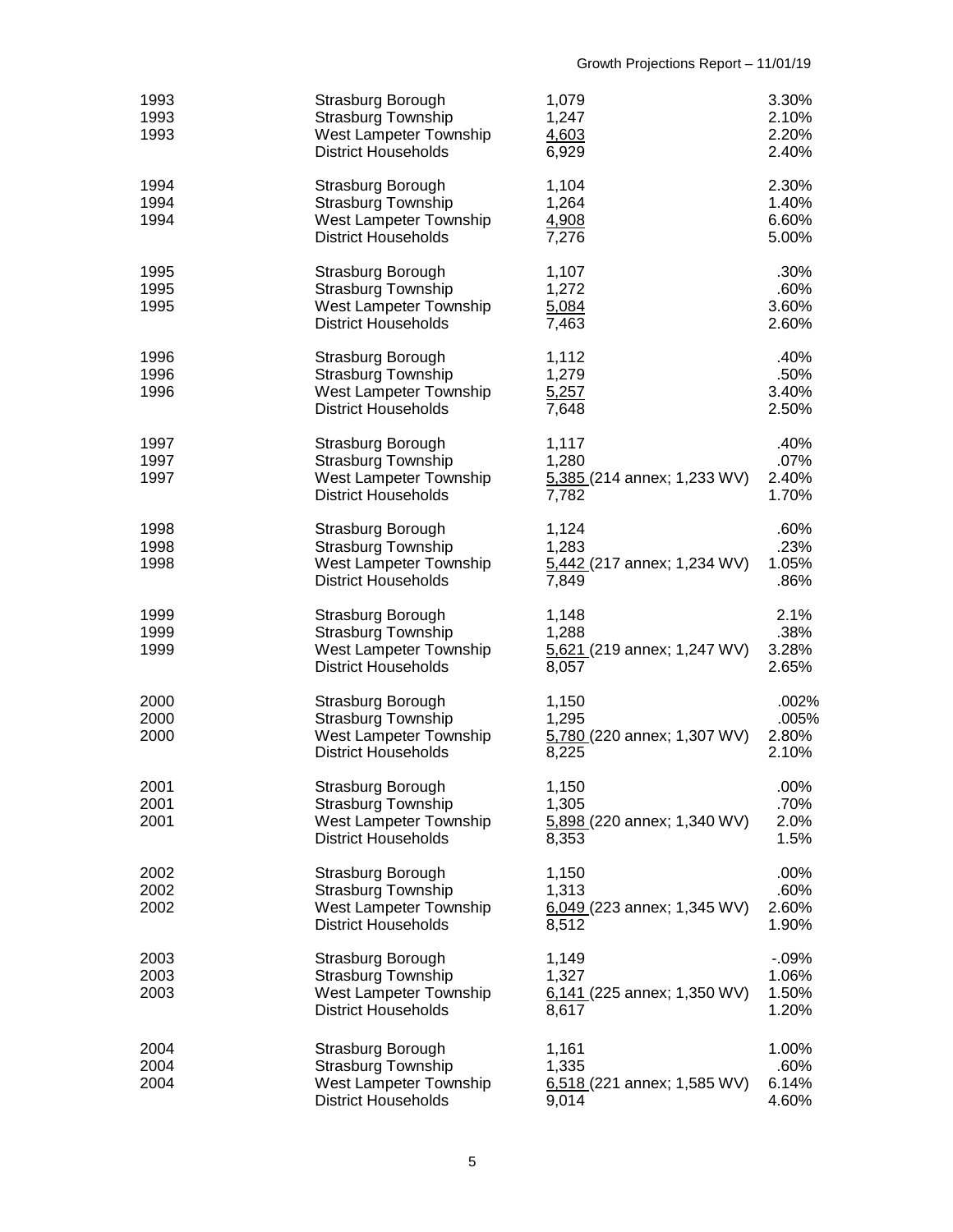| 2005<br>2005<br>2005 | Strasburg Borough<br>Strasburg Township<br>West Lampeter Township<br><b>District Households</b>        | 1,160<br>1,335<br>$6,581$ (221 annex; 1,585 WV)<br>9,076  | .00%<br>.00%<br>.96%<br>.69%               |
|----------------------|--------------------------------------------------------------------------------------------------------|-----------------------------------------------------------|--------------------------------------------|
| 2006<br>2006<br>2006 | Strasburg Borough<br>Strasburg Township<br>West Lampeter Township<br><b>District Households</b>        | 1,162<br>1,335<br>$6,706$ (221 annex; 1,585 WV))<br>9,203 | .17%<br>.00%<br>1.90%<br>1.40%             |
| 2007<br>2007<br>2007 | Strasburg Borough<br><b>Strasburg Township</b><br>West Lampeter Township<br><b>District Households</b> | 1,162<br>1,336<br>$6,768$ (221 annex; 1,585 WV)<br>9,266  | .00%<br>.07%<br>.92%<br>.68%               |
| 2008<br>2008<br>2008 | Strasburg Borough<br>Strasburg Township<br>West Lampeter Township<br><b>District Households</b>        | 1,153<br>1,316<br>6,762 (222 annex; 1,585 WV)<br>9,231    | $-77%$<br>$-1.50%$<br>$-0.09%$<br>$-0.38%$ |
| 2009<br>2009<br>2009 | Strasburg Borough<br>Strasburg Township<br>West Lampeter Township<br><b>District Households</b>        | 1,169<br>1,322<br>6,813 (222 annex; 1,585 WV)<br>9,304    | 1.39%<br>.46%<br>.75%<br>.79%              |
| 2010<br>2010<br>2010 | Strasburg Borough<br>Strasburg Township<br>West Lampeter Township<br><b>District Households</b>        | 1,178<br>1,330<br>6,845 (222 annex; 1,570 WV)<br>9,353    | .77%<br>.61%<br>.40%<br>.53%               |
| 2011<br>2011<br>2011 | Strasburg Borough<br>Strasburg Township<br>West Lampeter Township<br><b>District Households</b>        | 1,185<br>1,335<br>6,867 (222 annex; 1,570 WV)<br>9,387    | .59%<br>.37%<br>.32%<br>.88%               |
| 2012<br>2012<br>2012 | Strasburg Borough<br><b>Strasburg Township</b><br>West Lampeter Township<br><b>District Households</b> | 1,193<br>1,339<br>6,900 (222 annex; 1,570 WV)<br>9,432    | .68%<br>.30%<br>.48%<br>.48%               |
| 2013<br>2013<br>2013 | Strasburg Borough<br><b>Strasburg Township</b><br>West Lampeter Township<br><b>District Households</b> | 1,201<br>1,348<br>6,904 (223 annex; 1,525 WV*)<br>9,453   | .67%<br>.67%<br>.06%<br>.22%               |
| 2014<br>2014<br>2014 | Strasburg Borough<br><b>Strasburg Township</b><br>West Lampeter Township<br><b>District Households</b> | 1,211<br>1,351<br>6,960 (225 annex; 1,538 WV*)<br>9,522   | .83%<br>.22%<br>.81%<br>.73%               |
| 2015<br>2015<br>2015 | Strasburg Borough<br><b>Strasburg Township</b><br>West Lampeter Township<br><b>District Households</b> | 1,233<br>1,361<br>$7,015$ (226 annex; 1,543 WV*)<br>9,609 | 1.82%<br>.74%<br>.79%<br>.91%              |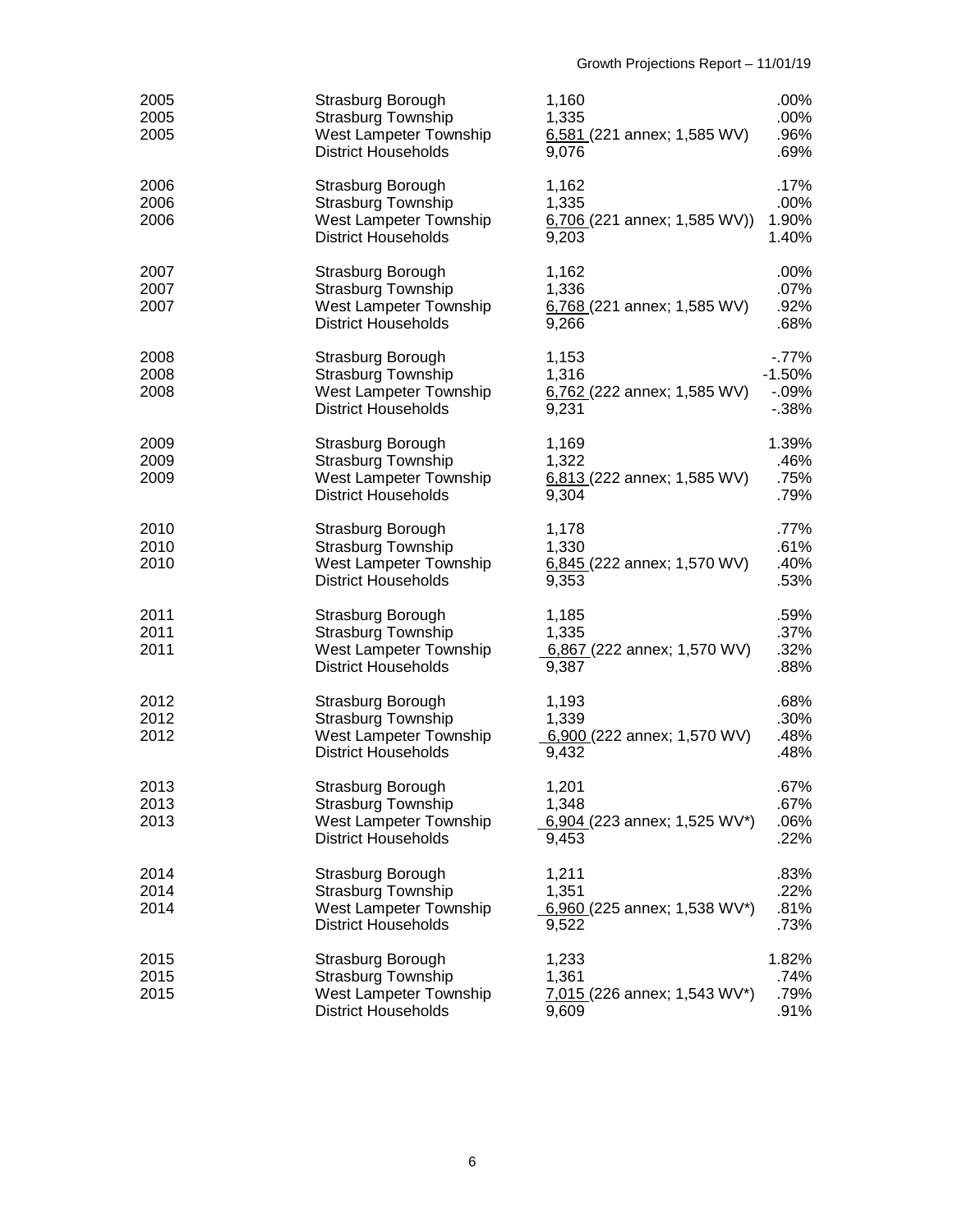| 2016<br>2016             | Strasburg Borough<br><b>Strasburg Township</b>                                                                       | 1,247<br>1.365                                          | 1.14%<br>.29%                   |
|--------------------------|----------------------------------------------------------------------------------------------------------------------|---------------------------------------------------------|---------------------------------|
| 2016                     | West Lampeter Township<br><b>District Households</b>                                                                 | 7,049 (227 annex; 1,544 WV*)<br>9.661                   | .48%<br>.54%                    |
| 2017<br>2017<br>2017     | Strasburg Borough<br><b>Strasburg Township</b><br>West Lampeter Township<br><b>District Households</b>               | 1,251<br>1,369<br>7,102 (225 annex; 1,567 WV*)<br>9.722 | .32%<br>.29%<br>.75%<br>.63%    |
| 2018<br>2018<br>2018     | Strasburg Borough<br><b>Strasburg Township</b><br>West Lampeter Township<br><b>District Households</b>               | 1,272<br>1,366<br>7,107 (225 annex; 1,555 WV*)<br>9.745 | 1.68%<br>$-21%$<br>.07%<br>.24% |
| 2019<br>2019<br>2019     | <b>Strasburg Borough</b><br><b>Strasburg Township</b><br><b>West Lampeter Township</b><br><b>District Households</b> | 1,280<br>1,372<br>7.119 (225 annex; 1,556 WV*)<br>9,771 | .63%<br>.44%<br>.17%<br>$.27\%$ |
| Total Increase 1992-2019 |                                                                                                                      | 3,001                                                   | .44%                            |

**\* 15.92% of all District Households are at Willow Valley.**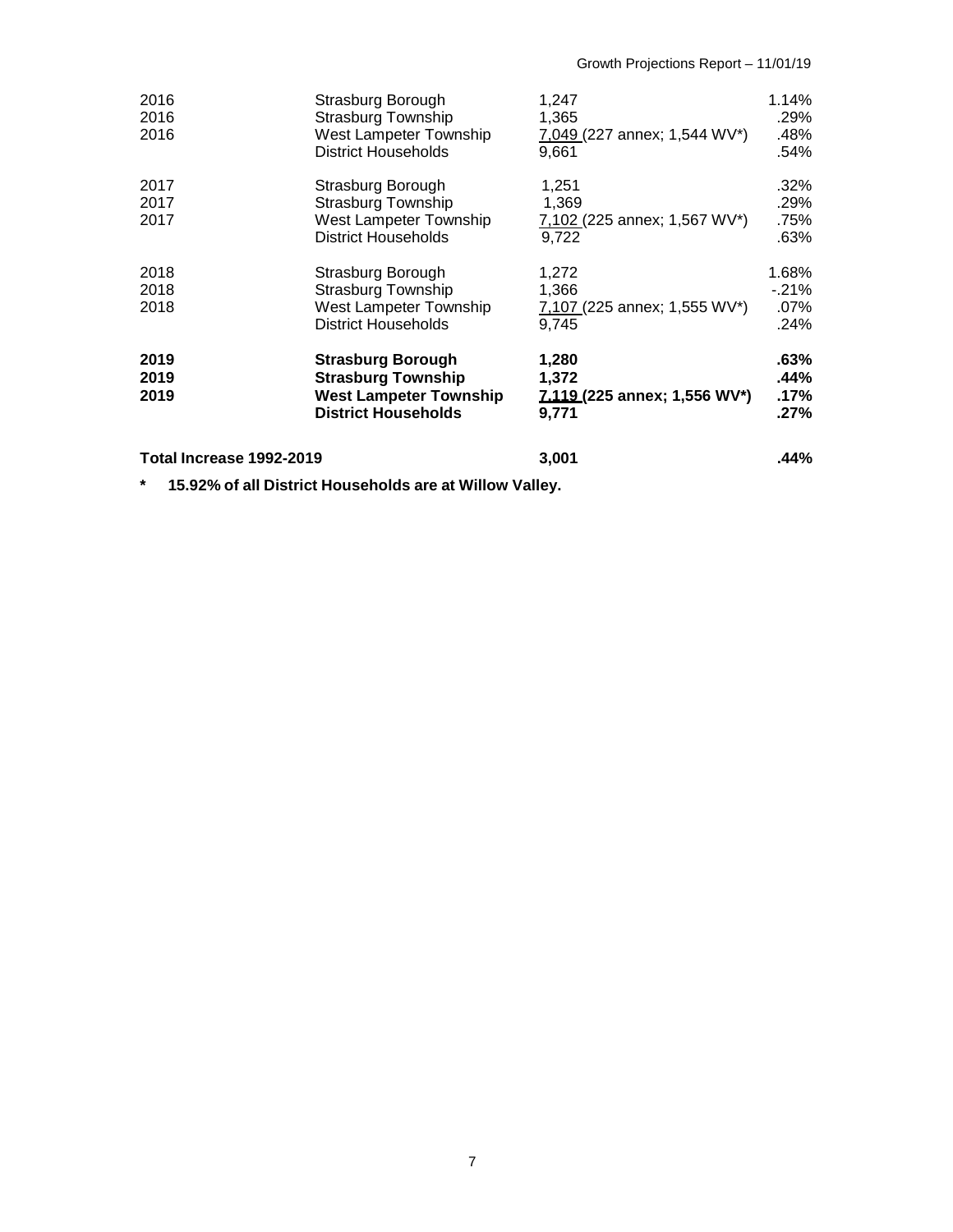# **NEW HOME SUBDIVISIONS**

## <span id="page-8-1"></span><span id="page-8-0"></span>**West Lampeter Township**

1. Country Meadows - Between Conard Road and Rockvale Road Phase 4 construction (16 units); 3 units under construction.

2. Grouse Point - Rockvale Road

88 units to be developed (55 and older).

3. Mill Creek - At the joining of Conard Road and Windy Hill Road

4 units remaining in Phases 1-3; 5 units remain in Phase 4; Phase 5 completed.

4. Stone Meadows - East side of Lampeter Road and Village Road intersection

14 units approved; 2 unitscompleted.

5. Thunder Lane

1 home remaining to be built.

6. West Creek

261 total residences (mixture of residential and commercial) - very dense – no construction application.

7. Willow Bend - Formerly Hunter's Glen Breneman Road

Approximately 5 units remaining to be built (over 95% complete).

8. Willow Ridge Manor - East side of road, nearBroadmoor

1 Farmhouse on Eshleman Mill remaining (will be 2 apartments).

9. Willow Valley - Herr Property

220 units planned; currently seeking permits for 40 units

10. Witmer/Hess Property - Behind MunicipalBuilding

112 units proposed, no approval at this time.

- 11. Peony and Lampeter Roads
	- 11 single family homes planned; 5 homes completed.

In addition, there will be approximately 10 non-development lots where houses will be built and occupied this year.

# **The number of proposed residences at this time in West Lampeter Township is 742.**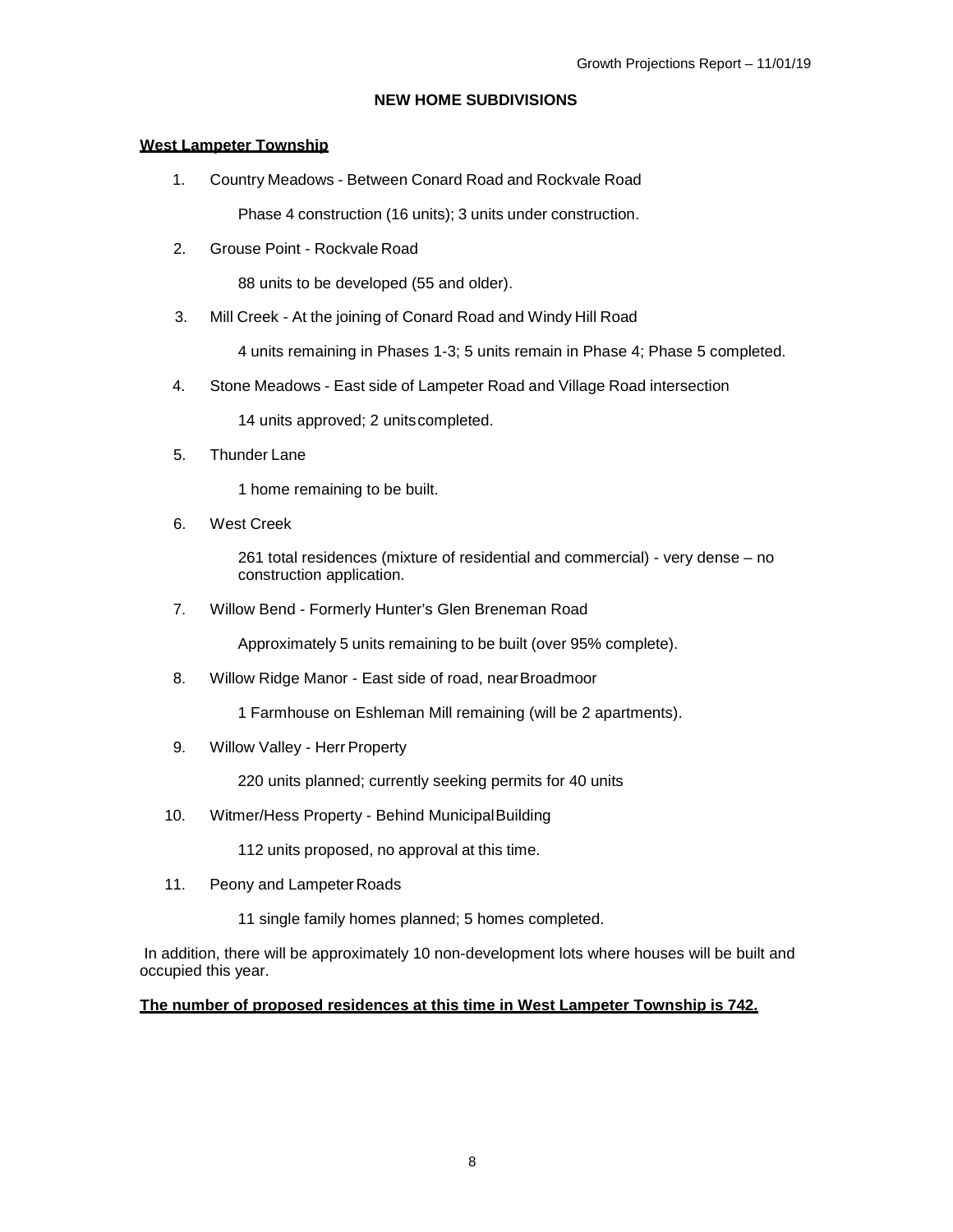#### <span id="page-9-0"></span>**Strasburg Borough**

13. Feister Farm - Between North Jackson Street and North Decatur Street

This property is owned by Glenn Eshleman, and no plans currently exist to develop the property.

14. Strasburg Commons - Formerly Historic Strasburg

An adult community (55+) of 106 units. Being developed by Charter Homes. The first phase of 42 units has been completed. The second phase is 64 units, and 3 remain to be completed.

15. Trails 2 - An extension of SunsetAvenue

Interest in developing has occurred, but no action has been taken to move forward with the prospective 4 homes.

## **Potential number of homes at this time in Strasburg Borough is 7.**

### <span id="page-9-1"></span>**Strasburg Township**

- 16. The municipality normally averages six to seven new homes per year. Seven homes were built in the pastyear.
- 17. Development of a 10-acre tract at Hartman Bridge and Herr Roads to include both commercial and a 113-unit residential rental (one and two bedroom apartments) component to possibly begin in 2020. Construction is expected to extend over a five-year period with the focus on retirees and young professionals without children.
- 18. Mersky Property Conditional use approval has been granted for 74 houses on Prospect Road to be built in three phases. There is no timeline established for this project to date.

### **Potential number of homes for the next year in Strasburg Township is 7-10.**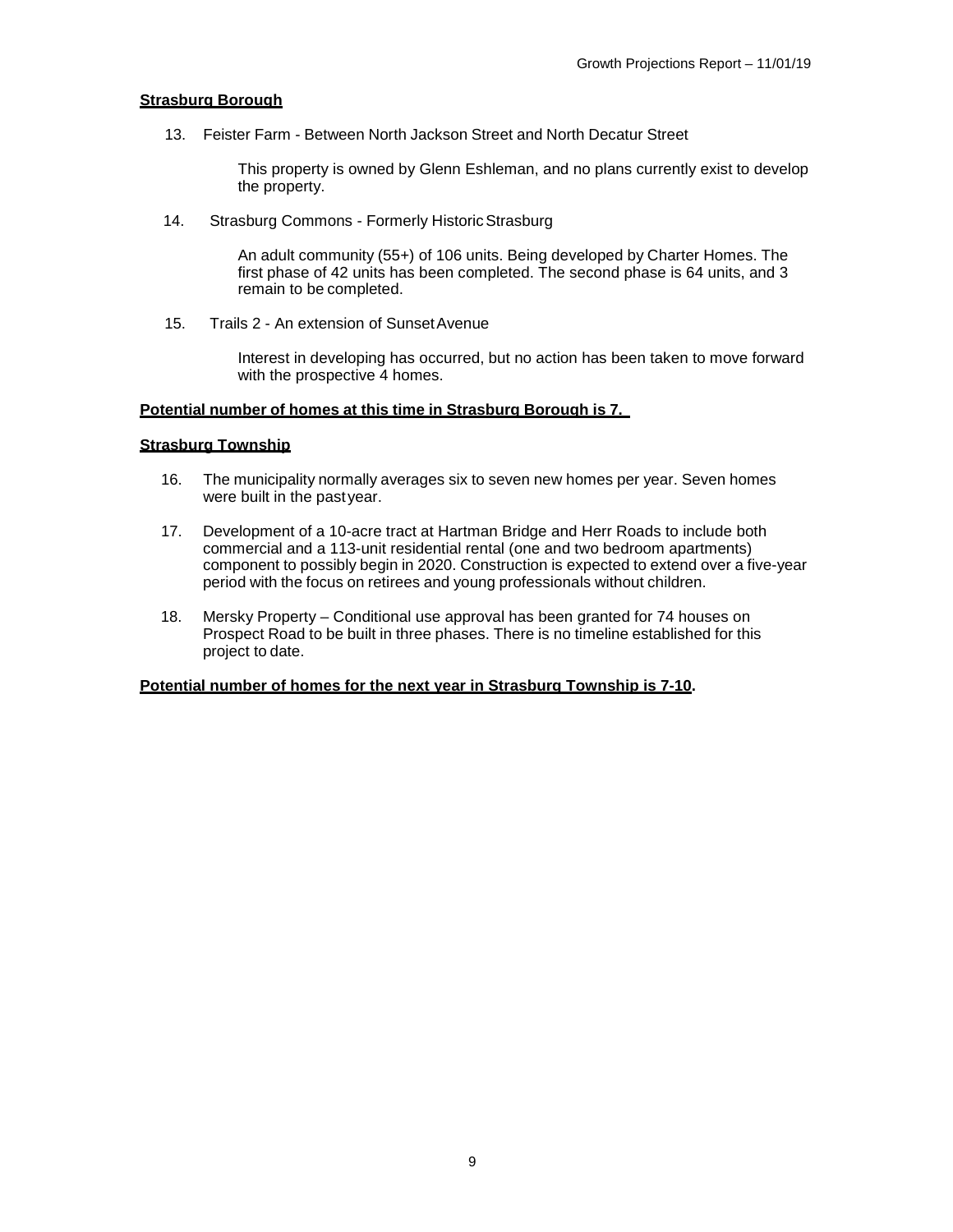#### **SUMMARY OF PROJECTED NEW HOMES**

<span id="page-10-0"></span>Several extrapolations can be drawn from the data on the previous pages. These projections are conjecture based upon these plans and past experience.

- 1. There are approximately **742** units planned for West Lampeter Township in the next several years.
- 2. There are approximately **7** units planned for Strasburg Borough
- 3. The municipality has averaged less than **10** new homes each year for the last 10 years.

#### **Summary**

A total of **759** homes are potential for the next few years depending upon many factors including the economy and the sewer moratorium. The breakdown by municipality for these potential homes is as follows:

| Strasburg Borough      |       |
|------------------------|-------|
| Strasburg Township     | 10    |
| West Lampeter Township | 742 * |

\* includes 10 non-development homes annually

Presently, we average **.3148** children per household that attend public school. If the home school, tutor, and cyber school students (178) and private/parochial students (665) are included in the calculation, the average household contains .4011 school-age children. If Willow Valley's households (1,556) were excluded, each household averages .4772 school-age children. If this ratio continues and if all units are built, this would be an increase of approximately 239 school-age children residing in the District.

Our students come from approximately 2,020 different addresses (households). This means that approximately 20.67% of our households have students in school. If Willow Valley is subtracted, the percent of our households that have students in school is approximately 24.59%.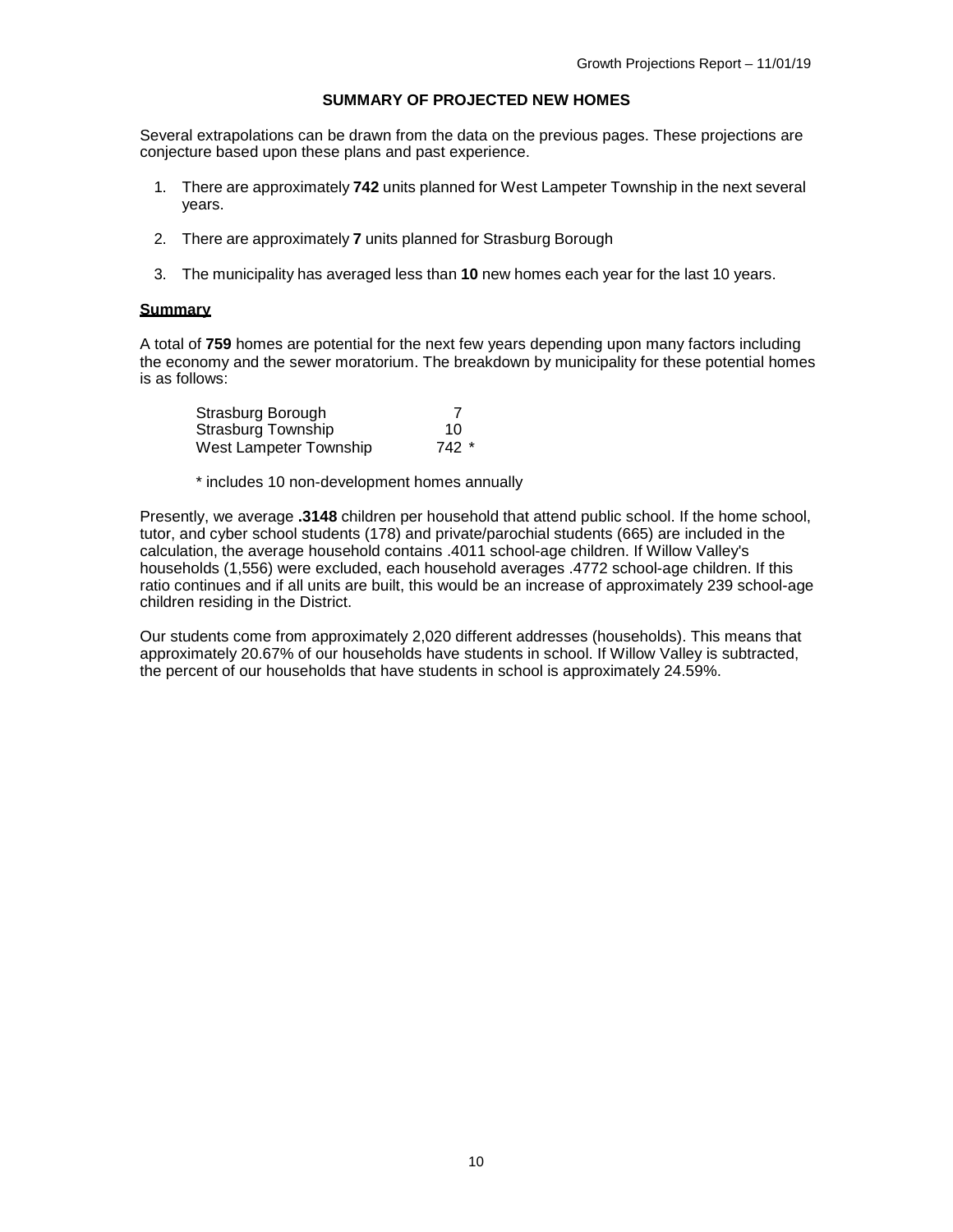## **BUILDING CAPACITIES AND IMPLICATIONS**

#### <span id="page-11-0"></span>**District Enrollment – October 1, 2019 – Students for Which District Receives Subsidy**

| <b>BUILDING</b>                   | <b>BUILDING ENROLLMENT</b> |
|-----------------------------------|----------------------------|
| <b>Lampeter Elementary School</b> | 692                        |
| Hans Herr Elementary School       | 663                        |
| Martin Meylin Middle School       | 708                        |
| Lampeter-Strasburg High School    | 1013                       |
| <b>Total Building Enrollment</b>  | 3,076                      |
| <u>Present Building Capacity</u>  |                            |
| <b>BUILDING</b>                   | <b>STUDENT CAPACITY</b>    |
| <b>Lampeter Elementary School</b> | $525*$                     |
| Hans Herr Elementary School       | 776 *                      |
| Martin Meylin Middle School       | 822                        |
| Lampeter-Strasburg High School    | 1,218                      |
| <b>Total Building Capacity</b>    | 3.341                      |

\* Elementary capacities are based upon 20 students per kindergarten and first grade, 23 students per second and third grade, and 25 students per fourth and fifth grade. It should be noted that a number of current classrooms have two to three more students than the capacity listed. It is also important to note that only one half of our kindergarten students are in Lampeter Elementary School at any given time.

#### **Present Building Physical Enrollment 2019**

| <b>BUILDING</b>                                                                                                                   |                     | <b>BUILDING PHYSICAL ENROLLMENT</b> |                     |                     |                     |
|-----------------------------------------------------------------------------------------------------------------------------------|---------------------|-------------------------------------|---------------------|---------------------|---------------------|
| <b>Lampeter Elementary School</b><br>Hans Herr Elementary School<br>Martin Meylin Middle School<br>Lampeter-Strasburg High School |                     | 687<br>652<br>697<br>904            |                     |                     |                     |
| <b>Total Building Physical Enrollment</b>                                                                                         |                     |                                     | 2,940               |                     |                     |
| <b>Projected Enrollment</b>                                                                                                       | 2020                | 2021                                | 2022                | 2023                | <u>2024</u>         |
| Elementary<br>Middle School<br><b>High School</b>                                                                                 | 1,330<br>715<br>981 | 1,368<br>678<br>960                 | 1,405<br>686<br>952 | 1,367<br>716<br>942 | 1,348<br>776<br>917 |
| <b>Total Enrollment</b>                                                                                                           | 3,026               | 3,006                               | 3,043               | 3,025               | 3,041               |
| Difference between District<br>capacity (3,341) and enrollment                                                                    | 315                 | 335                                 | 298                 | 316                 | 300                 |
| Difference between elementary<br>capacity (1,301) and enrollment                                                                  | $-29$               | $-67$                               | $-104$              | -66                 | -47                 |
| Difference between middle school<br>capacity (822) and enrollment                                                                 | 107                 | 144                                 | 136                 | 106                 | 46                  |
| Difference between high school<br>capacity (1,218) and enrollment                                                                 | 237                 | 258                                 | 266                 | 276                 | 301                 |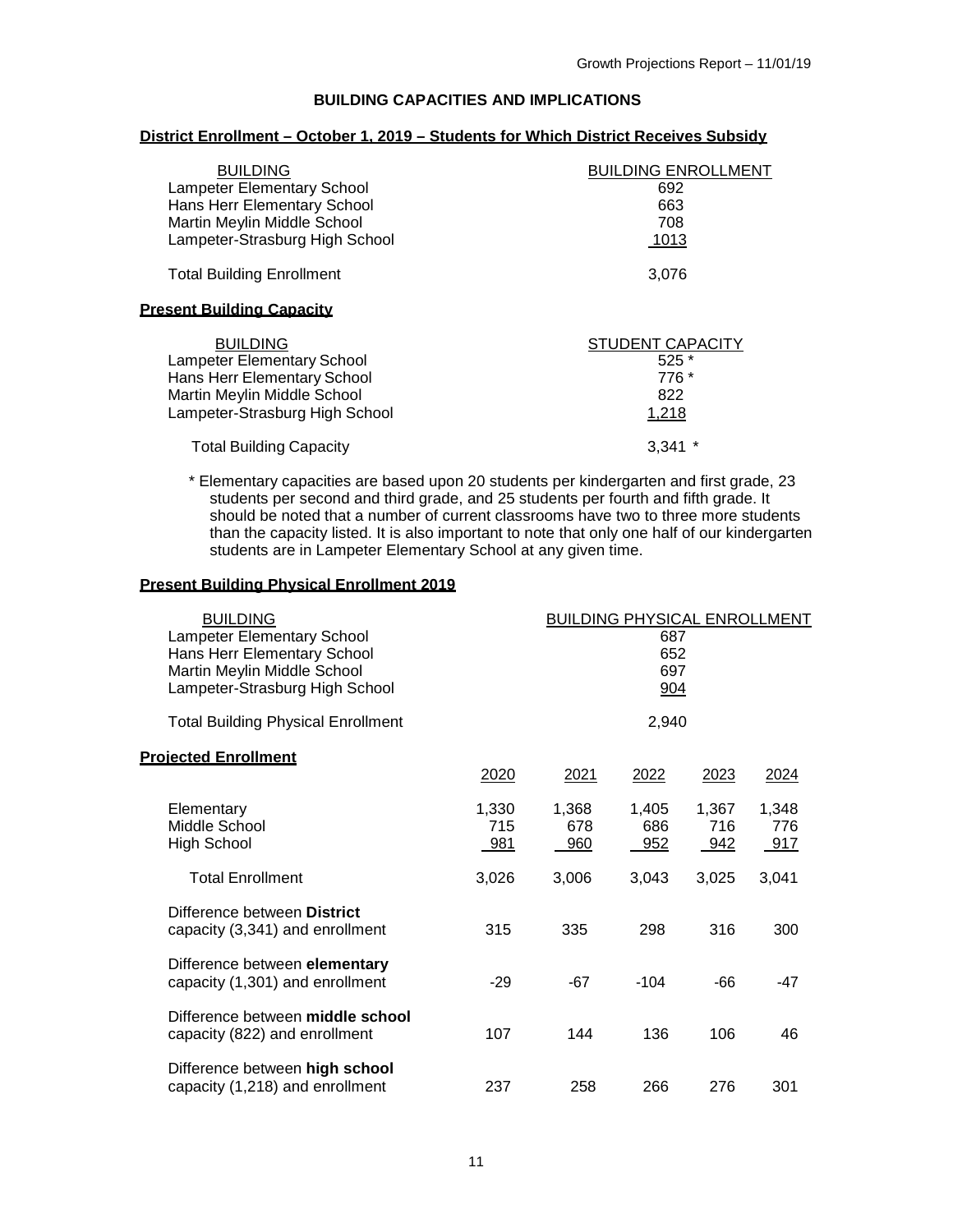Numbers of students in District buildings do not accurately reflect the number of students who are receiving their education in District buildings because some students attend the Lancaster County Career and Technology Center, Lancaster County Academy, Lancaster Lebanon Virtual Solutions, or other appropriate placements located outside the District. The number of District secondary students currently being educated for either full or partial days outside the District is 120, while the number of elementary students is 16.

## **Growth Time Line**

The closing of Strasburg Elementary School in 2013 transitioned all K-2 students to Lampeter Elementary School. With this transition, the following statements are true:

- 1. The District is currently conducting a Feasibility Study with Crabtree, Rohrbaugh and Associates. The study includes a review of all District buildings and student growth projections.
- 2. Lampeter Elementary is currently at, or slightly above the desired student capacity threshold. Taking into account student projections based upon live births, it appears all other buildings will remain within student capacity limits for the foreseeable future.
- 3. All buildings continue to be properly maintained and remain in good condition given their age. The previously referenced Feasibility Study will include recommendations to enable District buildings to continue to meet the needs of all learners.

**It is, however, important to remember that enrollment numbers are based on projections. The further into the future that the one extends, the less reliable the projections become.**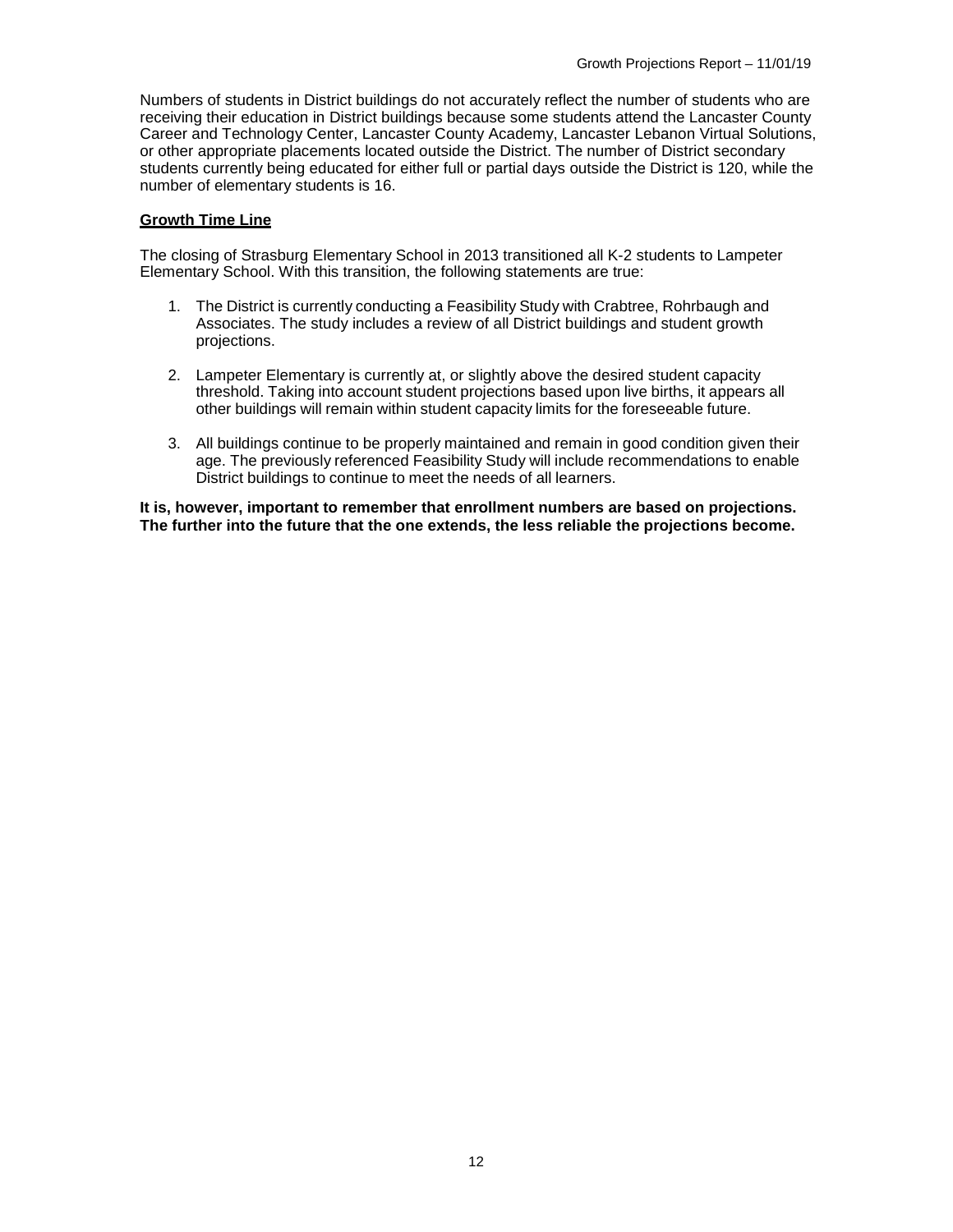|                      |                | 2020-2021 | 2021-2022 | 2022-2023 | 2023-2024 | 2024-2025 |
|----------------------|----------------|-----------|-----------|-----------|-----------|-----------|
| <b>ELEMENTARY</b>    | Kdg.           | 190       | 202       | 230       | 190       | 204       |
|                      | Grade 1        | 221       | 203       | 216       | 246       | 203       |
|                      | <b>Grade 2</b> | 239       | 225       | 207       | 220       | 251       |
|                      | Grade 3        | 253       | 246       | 232       | 213       | 226       |
|                      | Grade 4        | 226       | 261       | 254       | 239       | 220       |
|                      | Grade 5        | 201       | 231       | 226       | 259       | 244       |
|                      | <b>Total</b>   | 1,330     | 1,368     | 1,405     | 1,367     | 1,348     |
|                      |                |           |           |           |           |           |
| <b>MIDDLE SCHOOL</b> | Grade 6        | 241       | 206       | 236       | 272       | 265       |
|                      | Grade 7        | 228       | 240       | 205       | 235       | 271       |
|                      | Grade 8        | 246       | 232       | 245       | 209       | 240       |
|                      | <b>Total</b>   | 715       | 678       | 686       | 716       | 776       |
|                      |                |           |           |           |           |           |
| <b>HIGH SCHOOL</b>   | Grade 9        | 243       | 257       | 242       | 256       | 218       |
|                      | Grade 10       | 252       | 230       | 243       | 229       | 242       |
|                      | Grade 11       | 224       | 239       | 218       | 230       | 217       |
|                      | Grade 12       | 262       | 234       | 249       | 227       | 240       |
|                      | <b>Total</b>   | 981       | 960       | 952       | 942       | 917       |
|                      |                |           |           |           |           |           |
| <b>GRAND TOTALS</b>  |                | 3,026     | 3,006     | 3,043     | 3,025     | 3,041     |

# **FUTURE ENROLLMENT PROJECTIONS**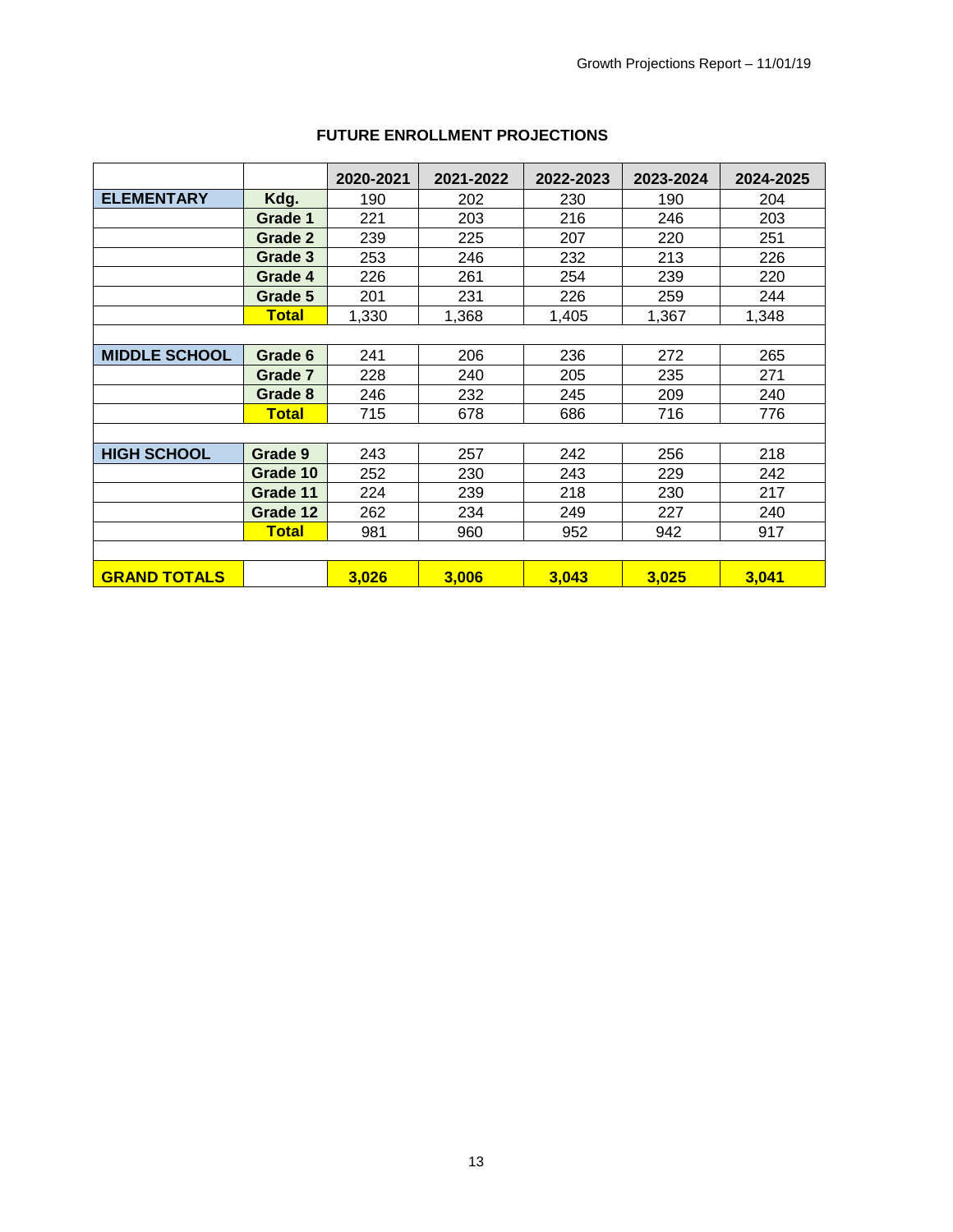# <span id="page-14-0"></span>**HOME SCHOOL, TUTOR, AND CYBER CHARTER SCHOOL STUDENT INFORMATION**

| Enrollments |
|-------------|
| 10/01/19    |

| Total Number of Families (excludes LLVS)                                                  | 86  |
|-------------------------------------------------------------------------------------------|-----|
| Total Number of Registered Home School & Tutor Students                                   | 111 |
| Total Number of Cyber School Students (excludes LLVS)                                     | -35 |
| Number of Lancaster Lebanon Virtual Solutions (LLVS) Students (Public<br>School Students) | 43  |

| <b>Grade Level</b>                  | <b>Registered</b><br>Home<br><b>School</b><br>Category<br><b>Totals by</b><br>Grade | <b>Tutor</b><br>Category<br><b>Totals by</b><br>Grade | Cyber<br><b>School</b><br>Category<br><b>Totals by</b><br>Grade | <b>LLVS</b><br>Category<br><b>Totals by</b><br>Grade<br>(Provided<br>by $L-S$ ) | <b>Totals</b><br>by<br>Grade<br>Level |
|-------------------------------------|-------------------------------------------------------------------------------------|-------------------------------------------------------|-----------------------------------------------------------------|---------------------------------------------------------------------------------|---------------------------------------|
| Ungraded                            | $\overline{0}$                                                                      | $\pmb{0}$                                             | $\overline{0}$                                                  | 0                                                                               | $\Omega$                              |
| Grade K                             | $\overline{0}$                                                                      | $\mathbf 0$                                           | 0                                                               | 0                                                                               | 0                                     |
| Grade 1                             | $\overline{0}$                                                                      | $\mathbf 0$                                           | $\mathbf 0$                                                     | 0                                                                               | 0                                     |
| Grade 2                             | $6\phantom{1}6$                                                                     | 1                                                     | $\overline{2}$                                                  | 0                                                                               | 9                                     |
| Grade 3                             | 11                                                                                  | $\mathbf 0$                                           | 1                                                               | 0                                                                               | 12                                    |
| Grade 4                             | 16                                                                                  | $\mathbf 0$                                           | 1                                                               | 0                                                                               | 17                                    |
| Grade 5                             | 10                                                                                  | $\mathbf 0$                                           | 1                                                               | 0                                                                               | 11                                    |
| Grade 6                             | 14                                                                                  | $\mathbf 0$                                           | $\overline{2}$                                                  | 1                                                                               | 17                                    |
| Grade 7                             | 11                                                                                  | $\mathbf 0$                                           | 4                                                               | $\overline{2}$                                                                  | 17                                    |
| Grade 8                             | 11                                                                                  | $\mathbf 0$                                           | 3                                                               | 3                                                                               | 17                                    |
| Grade 9                             | 14                                                                                  | $\mathbf 0$                                           | $\overline{7}$                                                  | 3                                                                               | 24                                    |
| Grade 10                            | 5                                                                                   | $\mathbf 0$                                           | 6                                                               | 11                                                                              | 22                                    |
| Grade 11                            | $\overline{7}$                                                                      | $\overline{0}$                                        | $\overline{2}$                                                  | 6                                                                               | 15                                    |
| Grade 12                            | 5                                                                                   | $\mathbf 0$                                           | 6                                                               | 17                                                                              | 28                                    |
| <b>Totals by</b><br><b>Category</b> | 110                                                                                 | 1                                                     | 35                                                              | 43                                                                              | <b>189</b>                            |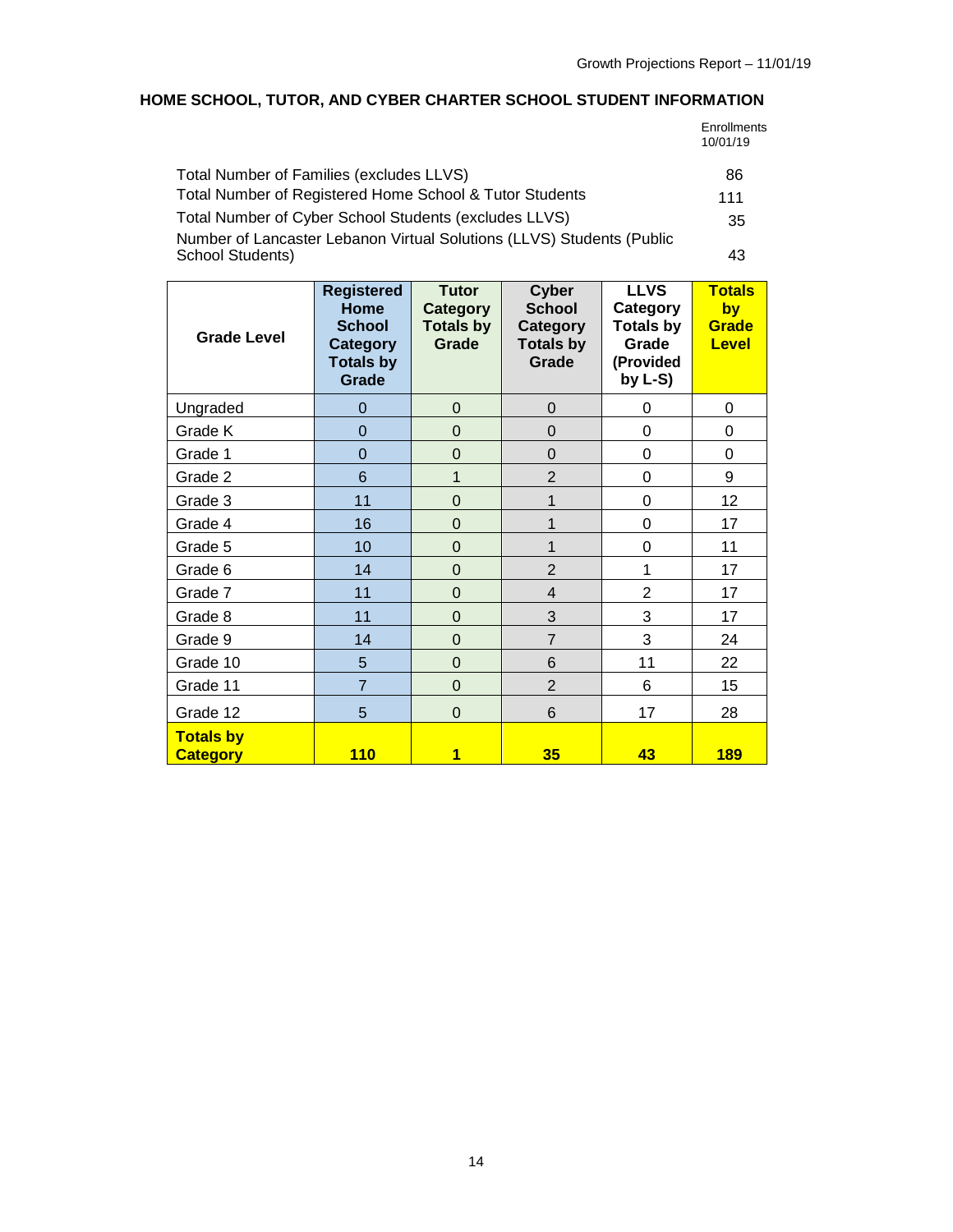

**SIX-YEAR SUMMARY TABLE: HOME SCHOOL, TUTOR, AND CYBER SCHOOL STUDENTS** October 1, 2014, through October 1, 2019

| <b>6 Year Totals</b>                         | 2014-2015 | 2015-2016  | 2016-2017 | 2017-2018  | 2018-2019 | 2019-2020  |
|----------------------------------------------|-----------|------------|-----------|------------|-----------|------------|
| Number of<br><b>Families</b>                 | 78        | 78         | 71        | 75         | 75        | 86         |
| Number of Home<br>School & Tutored           | 100       | 94         | 91        | 95         | 107       | 111        |
| Number of Cyber<br>School (excludes<br>LLVS) | 45        | 38         | 31        | 35         | 26        | 35         |
| Number of LLVS                               | 28        | 29         | 32        | 36         | 33        | 43         |
| <b>Total of Students</b><br>by Year          | 173       | <b>161</b> | 154       | <b>166</b> | 166       | <b>189</b> |

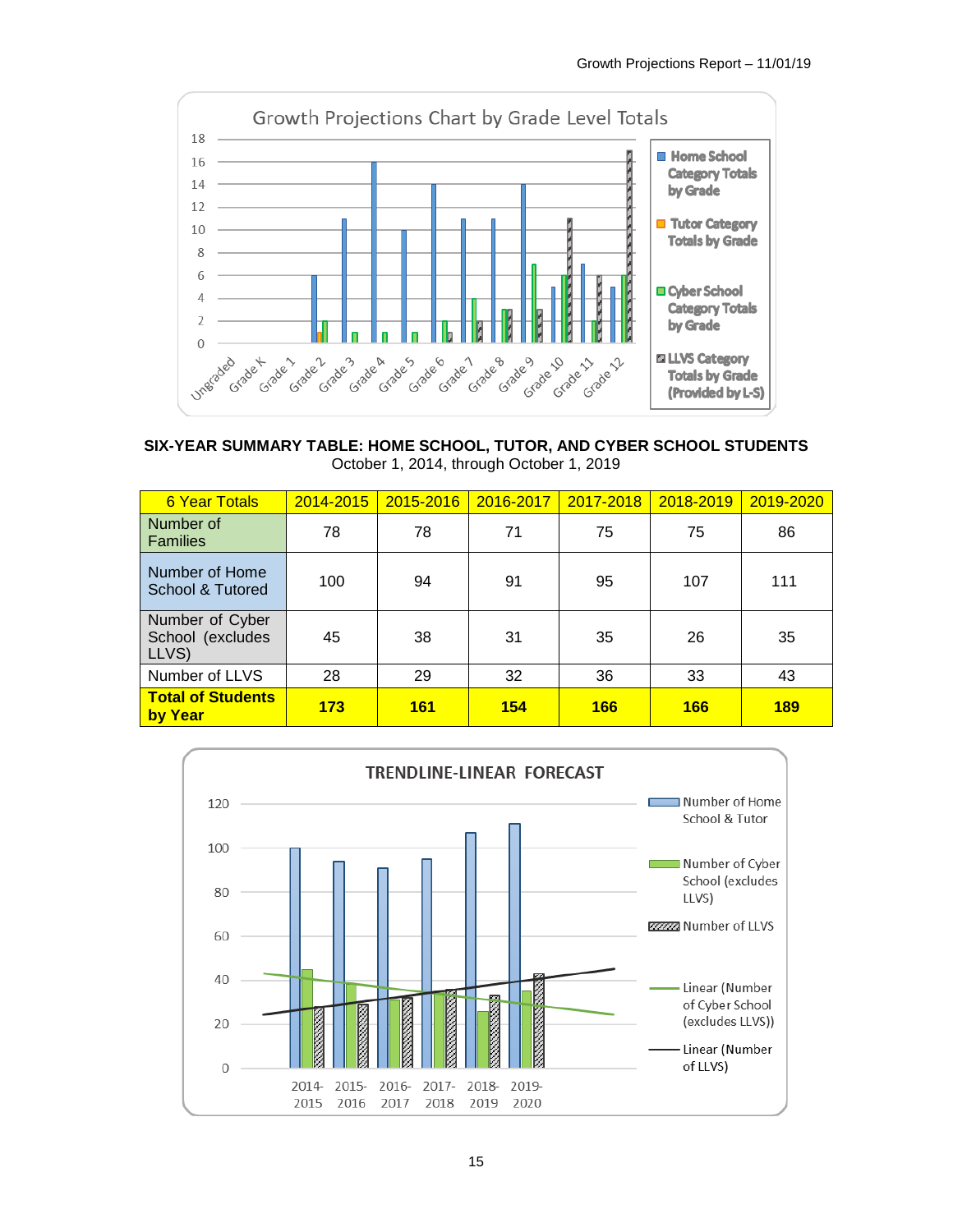# **PRIVATE / PAROCHIAL SCHOOL STUDENT INFORMATION**

**Total Number of Students: 665**

<span id="page-16-0"></span>

| <b>AMISH SCHOOLS</b>            | <b>Students per School</b> | <b>OTHER PRIVATE SCHOOLS</b>       | <b>Students per school</b> |
|---------------------------------|----------------------------|------------------------------------|----------------------------|
| <b>Beaver Valley</b>            | 26                         | Anchor Christian Academy           | 4                          |
| <b>Belmont Special</b>          | $\Omega$                   | <b>Bald Eagle Boys Camp</b>        | $\Omega$                   |
| <b>Bunker Hill</b>              | 28                         | <b>Bethel Mennonite</b>            | $\mathbf 0$                |
| <b>Calamus Run</b>              | $\overline{2}$             | Chesterbrook Academy               | 1                          |
| <b>Country Meadow Special</b>   | 1                          | Dayspring Christian Academy        | 19                         |
| <b>East Nickel Mine Special</b> | 1                          | Enlightium                         | $\mathbf 0$                |
| Edisonville                     | $\overline{28}$            | Fairhaven Christian                | 3                          |
| Fairview                        | 0                          | <b>Faith Mennonite</b>             | $\mathbf 0$                |
| <b>Foggy Ridge</b>              | 1                          | <b>Grier School</b>                | 0                          |
| <b>Hawksville</b>               | 0                          | IMG Academy, Florida               | 1                          |
| Iva                             | 12                         | Lancaster Catholic High School     | 10                         |
| King Vocational                 | $\overline{7}$             | <b>Lancaster Country Day</b>       | 19                         |
| <b>Krantz Mill</b>              | 22                         | Lancaster County Christian         | 36                         |
| Locust Ridge                    | 27                         | Lancaster Mennonite - Kraybill     | $\mathbf{1}$               |
| North Jackson                   | 16                         | Lancaster Mennonite - Lancaster    | 21                         |
| North Jackson (V)               | $\mathbf 0$                | Lancaster Mennonite - Locust Grove | $\overline{22}$            |
| <b>North Star</b>               | $\overline{26}$            | Lancaster Mennonite - New Danville | $\overline{7}$             |
| North Star (V)                  | 6                          | <b>Linden Hall</b>                 | $\overline{3}$             |
| <b>Picadilly Ridge</b>          | 3                          | Linville Hill Mennonite            | 62                         |
| Paradise (V)                    | 1                          | Lititz Area Mennonite              | 1                          |
| Refton                          | 11                         | Lititz Christian                   | $\mathbf{1}$               |
| Rockvale                        | $\overline{20}$            | Little Britain Mennonite           | 3                          |
| Rockvale/Rocky Springs (V)      | 7                          | Manheim Christian Day School       | 0                          |
| Rocky Ridge/Rocky Springs (V)   | 0                          | Montessori Academy                 | $\overline{2}$             |
| <b>Rocky Ridge</b>              | 6                          | Mother of Divine Grace             | 1                          |
| <b>Rocky Springs</b>            | $\overline{20}$            | Pequea Christian                   | 1                          |
| Sides Mill                      | 8                          | Quarryville Mennonite              | 3                          |
| Strasburg (V)                   | $\overline{24}$            | <b>Resurrection Catholic</b>       | 10                         |
| <b>Summit Hill</b>              | $\overline{13}$            | <b>Sacred Heart Catholic</b>       | 4                          |
| Sycamore                        | 28                         | St. Anne Catholic                  | 6                          |
| Twin Elm                        | $\overline{24}$            | St. Leo Catholic                   | 3                          |
| <b>White Oak</b>                | 15                         | St. Philomena Academy              | $\overline{0}$             |
| White Oak (V)                   | 0                          | Summitview Christian               | $\overline{4}$             |
| Woodland                        | $\overline{18}$            | Susquehanna Waldorf                | $\mathbf{1}$               |
| <b>AMISH SCHOOL TOTAL</b>       | 401                        | The Janus School                   | $\mathbf{1}$               |
|                                 |                            | The New School                     | 4                          |
|                                 |                            | The Stone Independent School       | $\mathbf{2}$               |
|                                 |                            | Veritas Academy                    | $\mathbf{2}$               |
|                                 |                            | Vermont Academy                    | 1                          |

Way of Jesus Academy 2 Weavertown Mennonite 3 White Rier Academy 0 **OTHER PRIVATE SCHOOL TOTAL 264**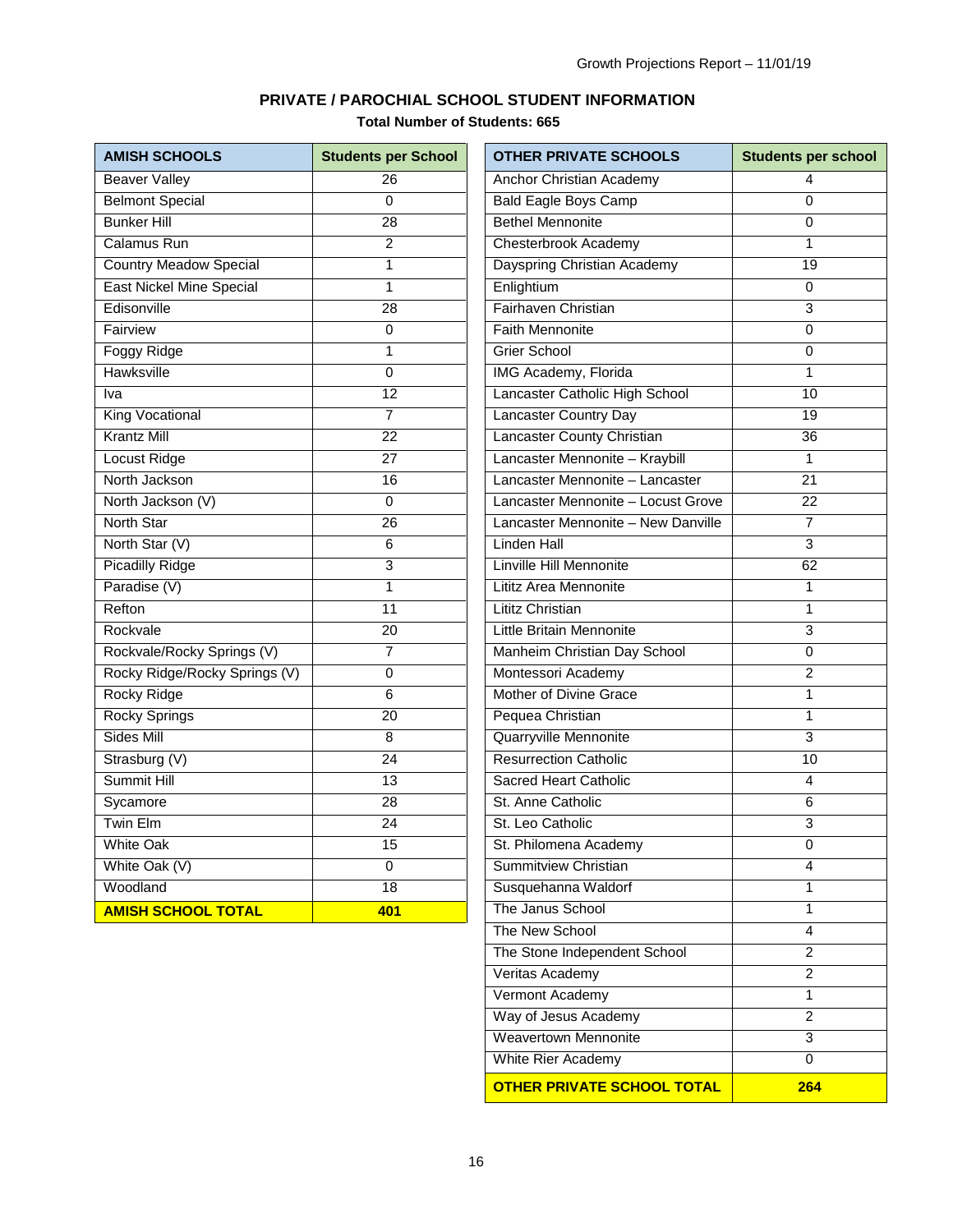| <b>GRADE</b><br><b>LEVEL</b> | <b>STUDENTS PER</b><br><b>GRADE LEVEL -</b><br><b>AMISH</b> | <b>STUDENTS PER</b><br><b>GRADE LEVEL -</b><br><b>OTHER / PRIVATE</b> | <b>TOTAL STUDENTS</b><br><b>PER GRADE LEVEL -</b><br><b>AMISH &amp;</b><br><b>OTHER / PRIVATE</b> |
|------------------------------|-------------------------------------------------------------|-----------------------------------------------------------------------|---------------------------------------------------------------------------------------------------|
| K                            | $\Omega$                                                    | 24                                                                    | 24                                                                                                |
| 1                            | 49                                                          | 29                                                                    | 78                                                                                                |
| $\overline{2}$               | 38                                                          | 22                                                                    | 60                                                                                                |
| 3                            | 48                                                          | 27                                                                    | 75                                                                                                |
| 4                            | 42                                                          | 17                                                                    | 59                                                                                                |
| 5                            | 43                                                          | 16                                                                    | 59                                                                                                |
| 6                            | 41                                                          | 22                                                                    | 63                                                                                                |
| 7                            | 54                                                          | 19                                                                    | 73                                                                                                |
| 8                            | 39                                                          | 17                                                                    | 56                                                                                                |
| 9                            | 0                                                           | 18                                                                    | 18                                                                                                |
| 10                           | 0                                                           | 14                                                                    | 14                                                                                                |
| 11                           | 0                                                           | 22                                                                    | 22                                                                                                |
| 12                           | 0                                                           | 17                                                                    | 17                                                                                                |
| Vocational                   | 45                                                          | 0                                                                     | 45                                                                                                |
| Ungraded                     | $\overline{2}$                                              | 0                                                                     | $\overline{2}$                                                                                    |
| <b>TOTALS</b>                | 401                                                         | 264                                                                   | 665                                                                                               |

# **PRIVATE / PAROCHIAL SCHOOL STUDENT INFORMATION BY GRADE LEVEL**

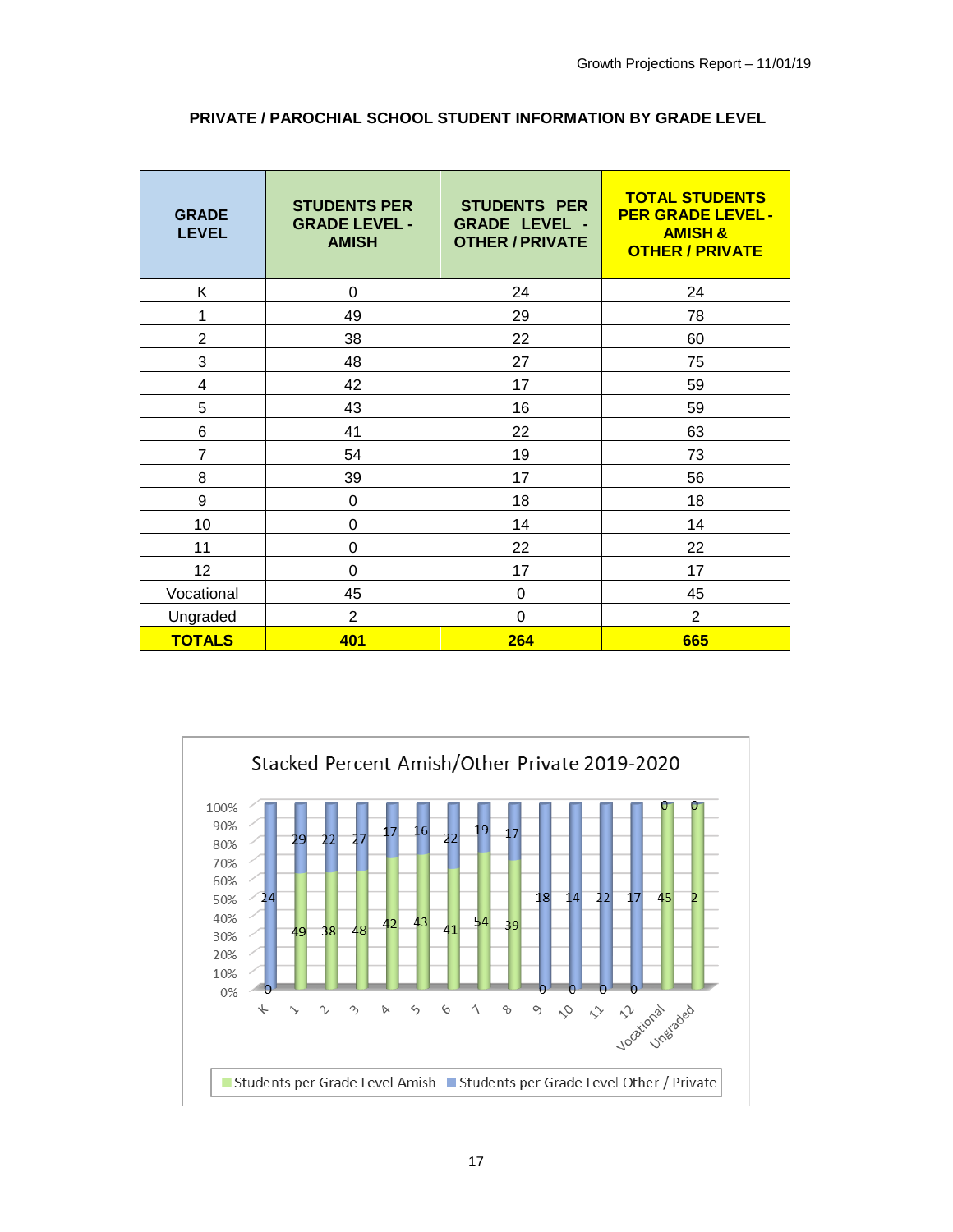### **MISCELLANEOUS INFORMATION AND INTERESTING STATISTICS**

<span id="page-18-0"></span>

| MINORITY POPULATION:             |     |         |                |
|----------------------------------|-----|---------|----------------|
| American Indian/Alaskan Native   | 6   | $.20\%$ | (Not Hispanic) |
| Native Hawaiian/Pacific Islander | 1   | .03%    | (Not Hispanic) |
| <b>Black/African American</b>    | 58  | 1.89%   | (Not Hispanic) |
| <b>Hispanic</b>                  | 280 | 9.10%   | (Any Race)     |
| Asian                            | 51  | 1.66%   | (Not Hispanic) |
| Multi-Racial                     | 120 | 3.90%   | (Not Hispanic) |
| TOTAL                            | 516 | 16.78%  |                |

52.18 percent of all public school students are male.

47.82 percent of all public school students are female.

95.58 percent of all public school students are educated on the District campus in Lampeter.

- 4.42 percent of all public school students are educated at other locations.
- 78.49 percent of all school-age children in the District attend public school.
- 3.62 percent of all school-age children in the District are home school students.
- 16.97 percent of all school-age children in the District attend private or parochial schools.
	- .89 percent of all school-age children in the District attend cyber charter school.
	- .03 percent of all school-age children in the District are tutored.
- 25.29 percent of all school-age children in the District are identified as low income students (free and reduced lunch program).
	- .33 percent is the District dropout rate as determined by the Pennsylvania Department of Education.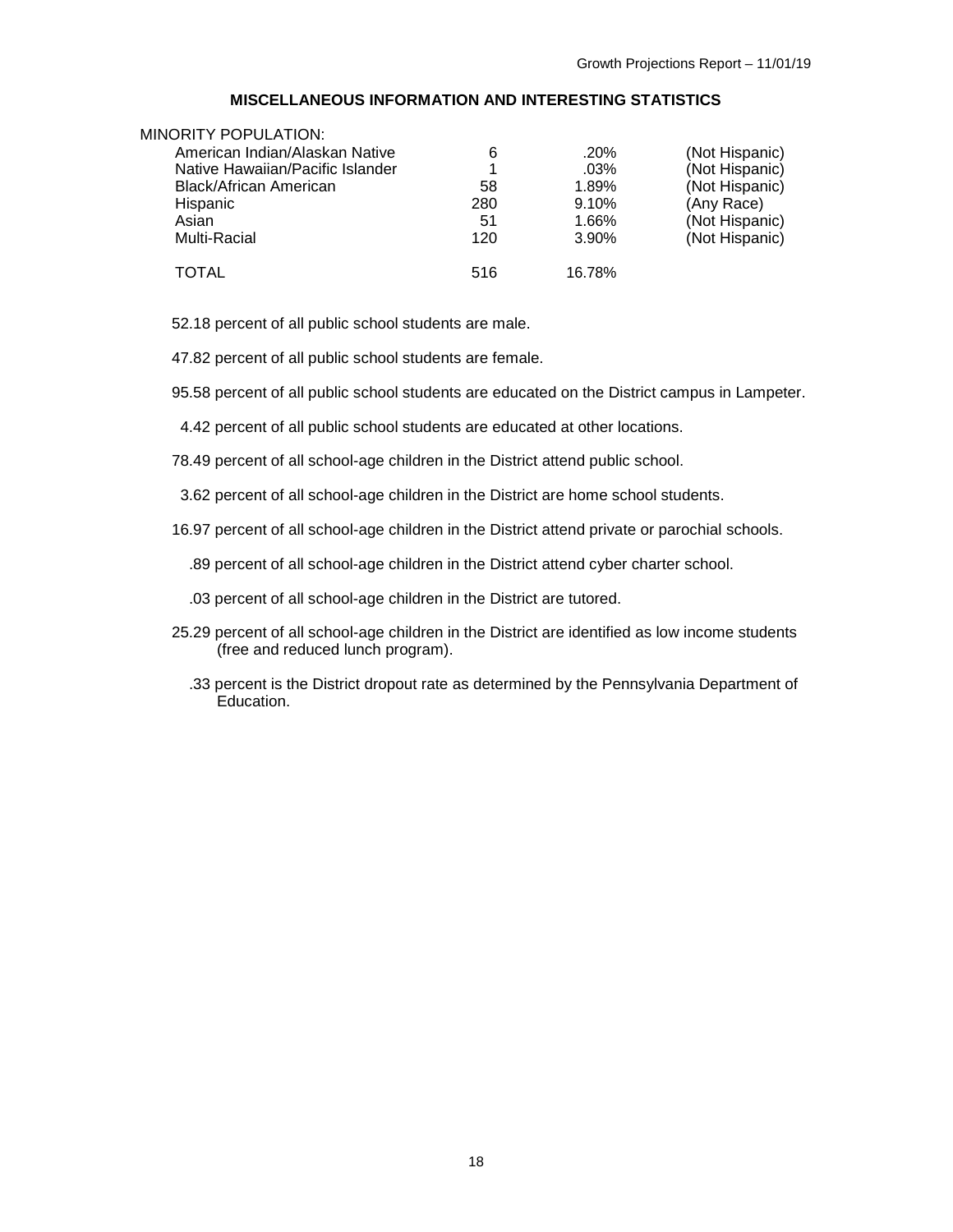# **INFORMATION REGARDING ENGLISH LANGUAGE LEARNERS**

<span id="page-19-0"></span>A total of 47 students have been identified as English Language Learners as of October 1, 2019. The 47 students are from 19 different countries of origin. The breakdown of students from each country by grade is as follows:

| <b>COUNTRY</b>     | K | 1              | $\overline{2}$ | $\overline{\mathbf{3}}$ | $\overline{\mathbf{4}}$ | 5 | $6\phantom{1}6$ | $\overline{7}$ | 8 | 9              | 10             | 11 | 12             | <b>TOTAL</b>              |
|--------------------|---|----------------|----------------|-------------------------|-------------------------|---|-----------------|----------------|---|----------------|----------------|----|----------------|---------------------------|
| <b>Puerto Rico</b> | 1 |                | 1              | 1                       |                         |   | 1               | 1              |   | $\overline{2}$ |                |    | $\overline{2}$ | 9                         |
| Guatemala          |   | $\overline{2}$ |                |                         |                         | 1 |                 |                |   | 1              |                | 1  |                | $\sqrt{5}$                |
| France             |   |                |                |                         |                         |   |                 | $\mathbf{1}$   |   |                |                |    |                | 1                         |
| <b>Ukraine</b>     |   | 1              |                |                         | $\overline{2}$          |   |                 |                | 1 | 1              |                |    |                | 5                         |
| India              |   |                |                |                         | 1                       | 1 |                 | 1              |   |                |                |    |                | $\ensuremath{\mathsf{3}}$ |
| China              |   |                | 1              | 1                       |                         |   |                 |                |   |                |                |    |                | $\overline{2}$            |
| Mexico             | 1 |                |                |                         | 1                       |   |                 |                |   |                |                | 1  |                | 3                         |
| Vietnam            |   |                |                |                         |                         |   |                 |                |   |                | $\overline{2}$ |    |                | $\overline{2}$            |
| Jordan             |   |                |                |                         |                         |   |                 |                |   |                |                |    | 1              | 1                         |
| Thailand           |   |                | 1              |                         |                         | 1 |                 |                |   |                |                |    |                | $\overline{2}$            |
| Cambodia           |   |                |                | 1                       |                         | 1 |                 |                |   |                |                |    |                | $\overline{2}$            |
| Peru               |   |                |                | 1                       |                         |   |                 |                |   |                |                |    |                | 1                         |
| Dominican Rep      | 1 |                |                |                         |                         |   |                 |                | 1 |                | $\overline{2}$ |    |                | $\overline{\mathbf{4}}$   |
| Nicaragua          |   |                |                |                         |                         |   |                 |                |   | 1              |                |    |                | 1                         |
| United Arab Em     |   |                |                |                         |                         |   |                 |                |   |                |                | 1  |                | 1                         |
| South Korea        |   |                |                |                         |                         |   |                 |                |   |                |                | 1  |                | 1                         |
| Haiti              | 1 |                |                |                         |                         |   |                 |                |   |                |                |    |                | 1                         |
| Kenya              | 1 |                |                |                         |                         |   |                 |                |   |                |                |    |                | 1                         |
| Egypt              |   |                | 1              | 1                       |                         |   |                 |                |   |                |                |    |                | $\overline{2}$            |

A breakdown of languages spoken by the 47 students by grade is as follows:

| <b>LANGUAGE</b> | $\mathsf{K}$ | 1              | $\overline{2}$ | $\overline{\mathbf{3}}$ | 4              | 5 | $6\phantom{1}6$ | $\overline{7}$ | 8 | 9 | 10             | 11             | 12             | <b>TOTAL</b>   |
|-----------------|--------------|----------------|----------------|-------------------------|----------------|---|-----------------|----------------|---|---|----------------|----------------|----------------|----------------|
| Spanish         | 3            | $\overline{2}$ | 1              | $\overline{2}$          | 1              | 4 | 4               | 4              | 1 | 4 | $\overline{2}$ | $\overline{2}$ | $\overline{2}$ | 23             |
| Chinese         |              |                | 1              | 1                       |                |   |                 |                |   |   |                |                |                | $\overline{2}$ |
| French          |              |                |                |                         |                |   |                 | 1              |   |   |                |                |                |                |
| Vietnamese      |              |                |                |                         |                |   |                 |                |   |   | $\overline{2}$ |                |                | $\overline{2}$ |
| Arabic          |              |                | 1              | 1                       |                |   |                 |                |   |   |                | 1              | 1              | 4              |
| Thai            |              |                | 1              |                         |                | 1 |                 |                |   |   |                |                |                | $\overline{2}$ |
| Khmer           |              |                |                | 1                       |                |   | 4               |                |   |   |                |                |                | $\overline{2}$ |
| Ukrainian       |              | 4              |                |                         | $\overline{2}$ |   |                 |                | 1 | 1 |                |                |                | 5              |
| Korean          |              |                |                |                         |                |   |                 |                |   |   |                | 1              |                |                |
| Gujarati        |              |                |                |                         | 1              | 1 |                 |                |   |   |                |                |                | $\overline{2}$ |
| Swahili         | 1            |                |                |                         |                |   |                 |                |   |   |                |                |                |                |
| Creole          | 1            |                |                |                         |                |   |                 |                |   |   |                |                |                |                |
| Telugu          |              |                |                |                         |                |   |                 | 1              |   |   |                |                |                |                |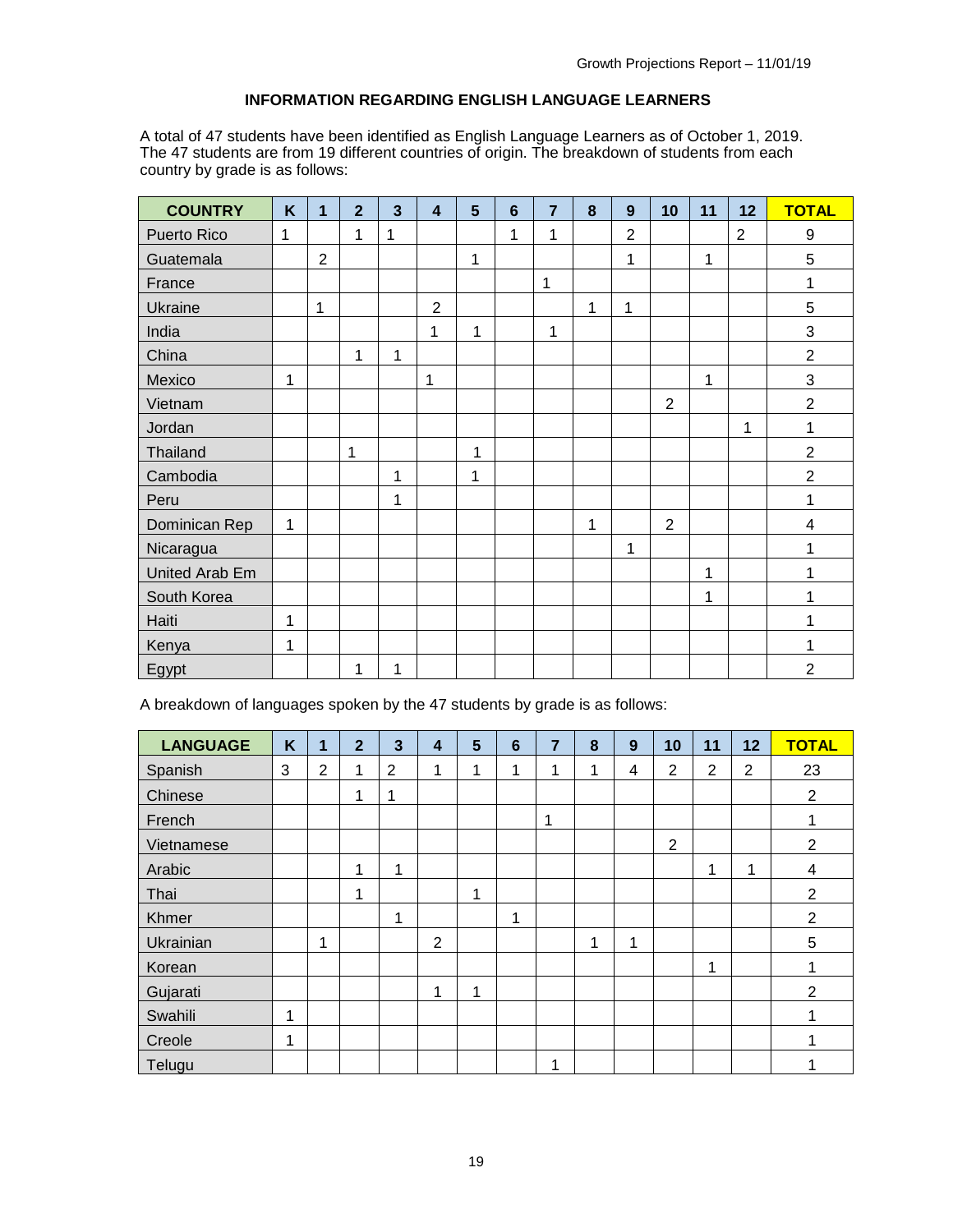| <b>ENGLISH LANGUAGE ARTS</b> |                          |                   |                         |                          |                              |  |  |  |  |  |
|------------------------------|--------------------------|-------------------|-------------------------|--------------------------|------------------------------|--|--|--|--|--|
| Grade                        | 2019 %<br><b>Adv/Pro</b> | 2018 %<br>Adv/Pro | 2017%<br><b>Adv/Pro</b> | 2016 %<br><b>Adv/Pro</b> | <b>2019 State</b><br>Average |  |  |  |  |  |
| <b>Hans Herr</b>             |                          |                   |                         |                          |                              |  |  |  |  |  |
| 3                            | 81.32%                   | 85.00%            | 85.10%                  | 82.00%                   | 61.90%                       |  |  |  |  |  |
| 4                            | 84.51%                   | 82.81%            | 78.00%                  | 81.00%                   | 63.60%                       |  |  |  |  |  |
| 5                            | 76.11%                   | 78.47%            | 82.90%                  | 83.00%                   | 58.50%                       |  |  |  |  |  |
| <b>Martin Meylin</b>         |                          |                   |                         |                          |                              |  |  |  |  |  |
| 6                            | 73.54%                   | 70.98%            | 81.20%                  | 79.00%                   | 63.00%                       |  |  |  |  |  |
| 7                            | 75.66%                   | 79.50%            | 74.20%                  | 83.00%                   | 60.40%                       |  |  |  |  |  |
| 8                            | 74.48%                   | 72.12%            | 65.70%                  | 74.00%                   | 57.90%                       |  |  |  |  |  |

# **2018-2019 PSSA RESULTS**

|                      | <b>MATHEMATICS</b>       |                          |                          |                       |        |  |  |  |  |  |  |
|----------------------|--------------------------|--------------------------|--------------------------|-----------------------|--------|--|--|--|--|--|--|
| Grade                | 2019 %<br><b>Adv/Pro</b> | 2018 %<br><b>Adv/Pro</b> | 2016 %<br><b>Adv/Pro</b> | 2019 State<br>Average |        |  |  |  |  |  |  |
| <b>Hans Herr</b>     |                          |                          |                          |                       |        |  |  |  |  |  |  |
| 3                    | 73.77%                   | 65.61%                   | 77.30%                   | 75.00%                | 56.00% |  |  |  |  |  |  |
| 4                    | 71.68%                   | 64.86%                   | 58.80%                   | 61.00%                | 46.20% |  |  |  |  |  |  |
| 5                    | 57.33%                   | 62.32%                   | 63.70%                   | 66.00%                | 43.10% |  |  |  |  |  |  |
| <b>Martin Meylin</b> |                          |                          |                          |                       |        |  |  |  |  |  |  |
| 6                    | 53.85%                   | 48.66%                   | 60.40%                   | 61.00%                | 39.00% |  |  |  |  |  |  |
| 7                    | 48.23%                   | 55.23%                   | 55.50%                   | 53.00%                | 38.20% |  |  |  |  |  |  |
| 8                    | 50.63%                   | 54.63%                   | 49.60%                   | 60.00%                | 32.20% |  |  |  |  |  |  |

| <b>SCIENCE</b>       |                          |                          |                          |                          |                              |  |  |  |  |
|----------------------|--------------------------|--------------------------|--------------------------|--------------------------|------------------------------|--|--|--|--|
| Grade                | 2019 %<br><b>Adv/Pro</b> | 2018 %<br><b>Adv/Pro</b> | 2017 %<br><b>Adv/Pro</b> | 2016 %<br><b>Adv/Pro</b> | <b>2019 State</b><br>Average |  |  |  |  |
| <b>Hans Herr</b>     |                          |                          |                          |                          |                              |  |  |  |  |
| 4                    | 92.89%                   | 85.59%                   | 86.20%                   | 89.00%                   | 77.80%                       |  |  |  |  |
| <b>Martin Meylin</b> |                          |                          |                          |                          |                              |  |  |  |  |
| 8                    | 72.38%                   | 67.26%                   | 61.70%                   | 72.00%                   | 58.20%                       |  |  |  |  |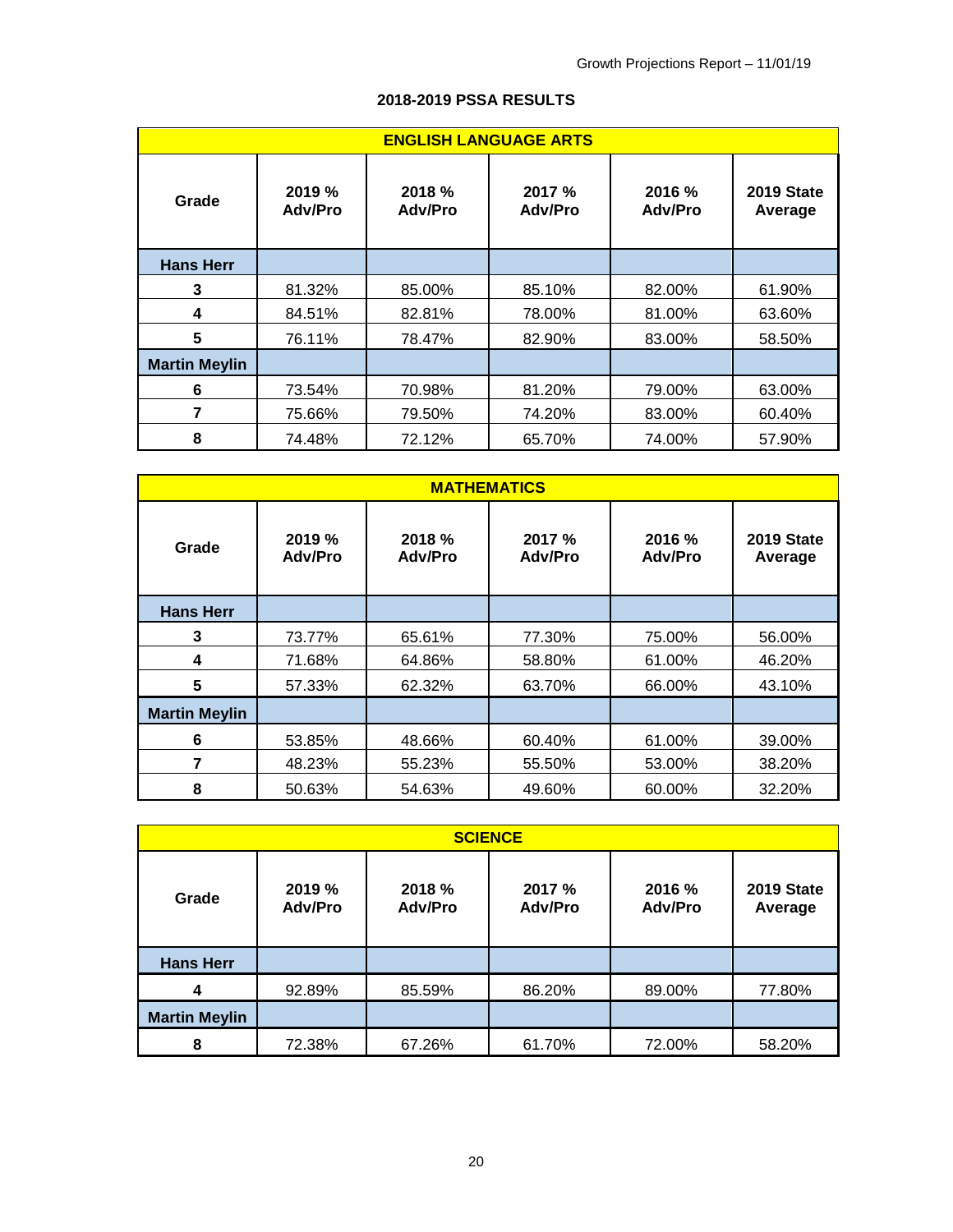## **2018-2019 KEYSTONE RESULTS Lampeter-Strasburg High School**

|                        |                  | Spring 2019 |                | Winter 2019 | Spring/     |  |  |
|------------------------|------------------|-------------|----------------|-------------|-------------|--|--|
| <b>ALGEBRA1</b>        | %<br>#           |             | #              | %           | Winter 2019 |  |  |
| <b>Advanced</b>        | 85               | 45.95%      | 15             | 25.00%      |             |  |  |
| <b>Proficient</b>      | 50               | 27.03%      | 37             | 61.67%      |             |  |  |
| <b>Basic</b>           | 32               | 17.30%      | $\overline{7}$ | 11.67%      |             |  |  |
| <b>Below Basic</b>     | 18               | 9.73%       | $\overline{1}$ | 1.67%       |             |  |  |
| <b>Total#</b>          | 185              |             | 60             |             | 245         |  |  |
| <b>Total Pro/Adv #</b> |                  |             |                |             | 187         |  |  |
| <b>Total Pro/Adv %</b> |                  | 72.97%      |                | 86.67%      |             |  |  |
| <b>Avg Pro/Adv %</b>   |                  |             |                |             | 76.33%      |  |  |
|                        |                  |             |                |             |             |  |  |
|                        |                  | Spring 2019 |                | Winter 2019 | Spring/     |  |  |
| <b>BIOLOGY</b>         | #                | %           | #              | %           | Winter 2019 |  |  |
| <b>Advanced</b>        | 45               | 47.37%      | 62             | 23.08%      |             |  |  |
| <b>Proficient</b>      | 36               | 37.89%      | 51             | 44.06%      |             |  |  |
| <b>Basic</b>           | 12               | 12.63%      | 32             | 23.78%      |             |  |  |
| <b>Below Basic</b>     | $\overline{2}$   | 2.11%       | 17             | 9.09%       |             |  |  |
| <b>Total#</b>          | 95               |             | 162            |             | 257         |  |  |
| <b>Total Pro/Adv #</b> |                  |             |                |             | 194         |  |  |
| <b>Total Pro/Adv %</b> |                  | 85.26%      |                | 69.75%      |             |  |  |
| <b>Avg Pro/Adv %</b>   |                  |             |                |             | 75.49%      |  |  |
|                        |                  |             |                |             |             |  |  |
|                        | Spring 2019      |             |                | Winter 2019 | Spring/     |  |  |
| <b>LITERATURE</b>      | #                | %           | #              | %           | Winter 2019 |  |  |
| <b>Advanced</b>        | 25               | 19.08%      | 24             | 20.00%      |             |  |  |
| <b>Proficient</b>      | 72               | 54.96%      | 70             | 58.33%      |             |  |  |
| <b>Basic</b>           | 25               | 19.08%      | 19             | 15.83%      |             |  |  |
| <b>Below Basic</b>     | $\boldsymbol{9}$ | 6.87%       | $\overline{7}$ | 5.83%       |             |  |  |
| <b>Total#</b>          | 131              |             | 120            |             | 251         |  |  |
| <b>Total Pro/Adv #</b> |                  |             |                |             | 191         |  |  |
| <b>Total Pro/Adv %</b> |                  | 74.05%      |                | 78.33%      |             |  |  |
| Avg Pro/Adv %          |                  |             |                |             | 76.10%      |  |  |